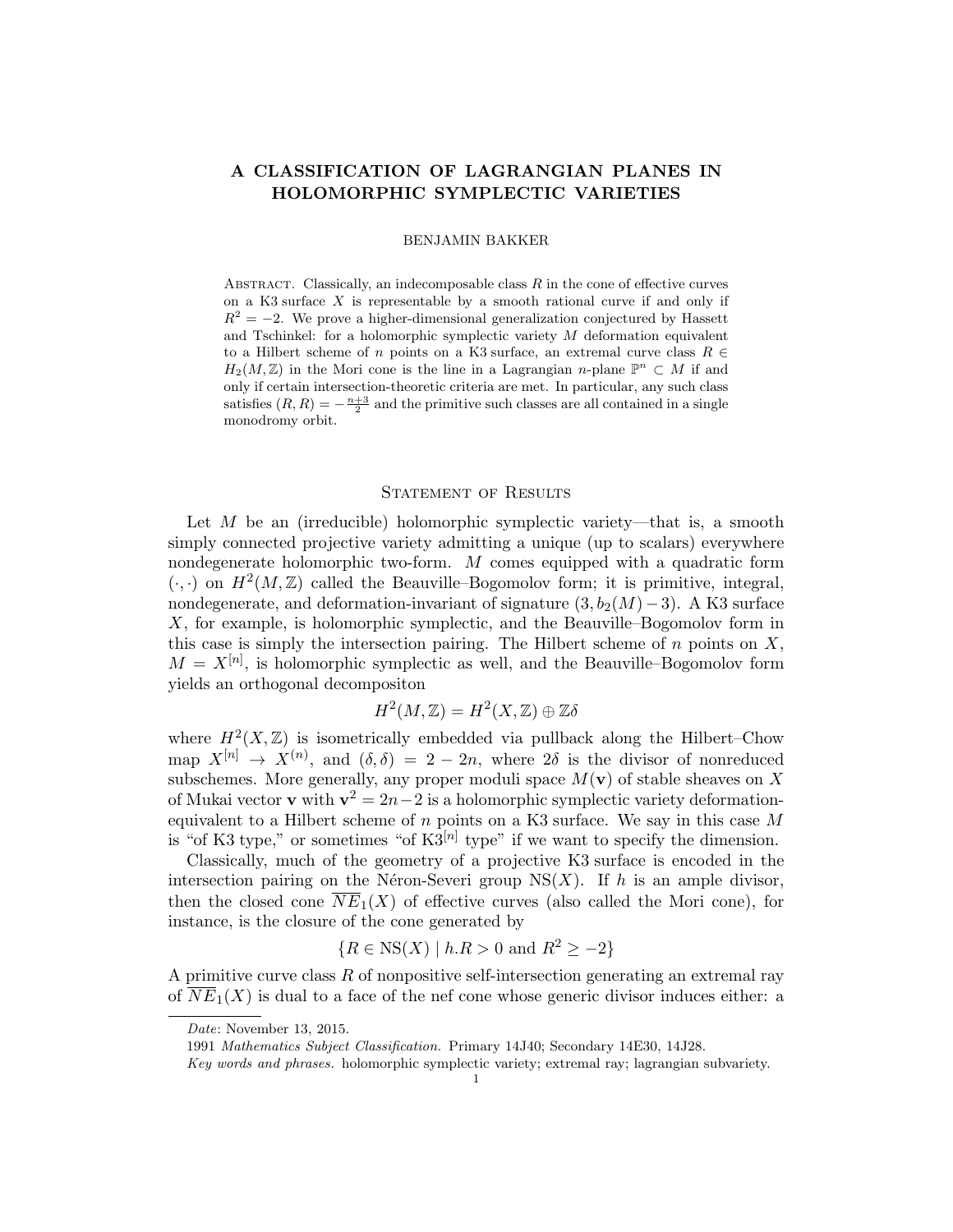contraction of a smooth rational curve R to an ordinary double point when  $R^2 = -2$ ; or an elliptic fibration  $X \to \mathbb{P}^1$ , when  $R^2 = 0$ .

A program to analogously understand the birational geometry of M purely in terms of the intersection theory of the Beauville–Bogolomov form was initiated by Hassett and Tschinkel in [\[HT01\]](#page-17-0) and proven for fourfolds in [\[HT09\]](#page-17-1). Great strides toward fleshing out this program in higher dimensions have been made recently by using Bridgeland stability conditions to analyze moduli spaces  $M(\mathbf{v})$  and then deforming to arbitrary K3 type varieties. Indeed, due to work of Bayer–Macri  $[BM14a]$ , Bayer–Hassett–Tschinkel [\[BHT13\]](#page-16-1), and Mongardi [\[Mon13\]](#page-17-2) there is now a complete description of the nef, movable, and Mori cones of M (see Section [1.9](#page-5-0) below). In particular,

<span id="page-1-2"></span>**Theorem 1** (Proposition 2 of [\[BHT13\]](#page-16-1) or Corollary 2.4 of [\[Mon13\]](#page-17-2)). Let M be a holomorphic symplectic variety of K3 type and dimension  $2n$ . If  $R \in H_2(M, \mathbb{Z})$  is the primitive generator of an extremal ray of the Mori cone, then  $(R, R) \ge -\frac{n+3}{2}$ .

Here we have used the embedding  $H^2(M, \mathbb{Z}) \subset H_2(M, \mathbb{Z})$  induced by the Beauville– Bogomolov form, and the resulting extension of  $(\cdot, \cdot)$  to a rational form on  $H_2(M, \mathbb{Z})$ .

The next step in the Hassett–Tschinkel program is to classify the geometry of extremal contractions in terms of the intersection theory of their contracted curves. The exceptional loci of such contractions generically look like a fibration of  $k$ -dimensional projective spaces<sup>[1](#page-1-0)</sup> over a  $(2n-2k)$ -dimensional holomorphic symplectic variety, contracting via the projection (see for example [\[Nam01,](#page-17-3) [CMSB02\]](#page-16-2)). In particular, Lagrangian planes contract to points.

Our main result is to provide a numerical classification of curve classes  $R \in$  $H_2(M, \mathbb{Z})$  that sweep out a Lagrangian plane  $\mathbb{P} \subset M$ , thus proving a conjecture of Hassett and Tschinkel [\[HT10\]](#page-17-4). In particular, we have the

<span id="page-1-1"></span>**Theorem 2.** Let M be a holomorphic symplectic variety of  $K3$  type and dimension 2n, and suppose  $R \in H_2(M, \mathbb{Z})$  is the class of a line in a Lagrangian n-plane  $\mathbb{P}^n \subset$ M. Then R satisfies  $(R, R) = -\frac{n+3}{2}$  $\frac{+3}{2}$  and  $2R \in H^2(M, \mathbb{Z})$ .

In Theorem [22](#page-14-0) we classify such curve classes (in particular nonprimitive ones) in terms of Markman's extended weight 2 Hodge structure. In general the numerical criteria of Theorem [2](#page-1-1) are likely not sufficient (see Example [9\)](#page-0-0), but for primitive extremal classes they are:

<span id="page-1-3"></span>**Theorem 3.** With M as above, a primitive class  $R \in H_2(M, \mathbb{Z})$  generating an extremal ray of the Mori cone is the line in a Lagrangian plane if and only if  $(R, R)$  $-\frac{n+3}{2}$  $\frac{+3}{2}$  and  $2R \in H^2(M, \mathbb{Z})$ .

In view of Theorem [1](#page-1-2) and Theorem [3,](#page-1-3) the extremal contractions of Lagrangian planes are singled out as being the "most extreme," in the sense that the class of the line achieves the minimal square of the generator of an extremal ray in the Mori cone. They are the higher-dimensional analog of −2-curves on K3 surfaces. On the other side of the extremal contraction spectrum, Markman [\[Mar14\]](#page-17-5) (in the general case) and Bayer–Macri  $[BM14a]$  (in the case of Bridgeland moduli spaces) have recently resolved a long-standing conjecture asserting that a nef class D with  $(D, D) = 0$ induces a fibration  $M \to \mathbb{P}^n$  with Lagrangian tori fibers. As an application of

<span id="page-1-0"></span><sup>&</sup>lt;sup>1</sup>If  $k = 1$ , an ADE configuration of rational curves can occur in the generic fiber.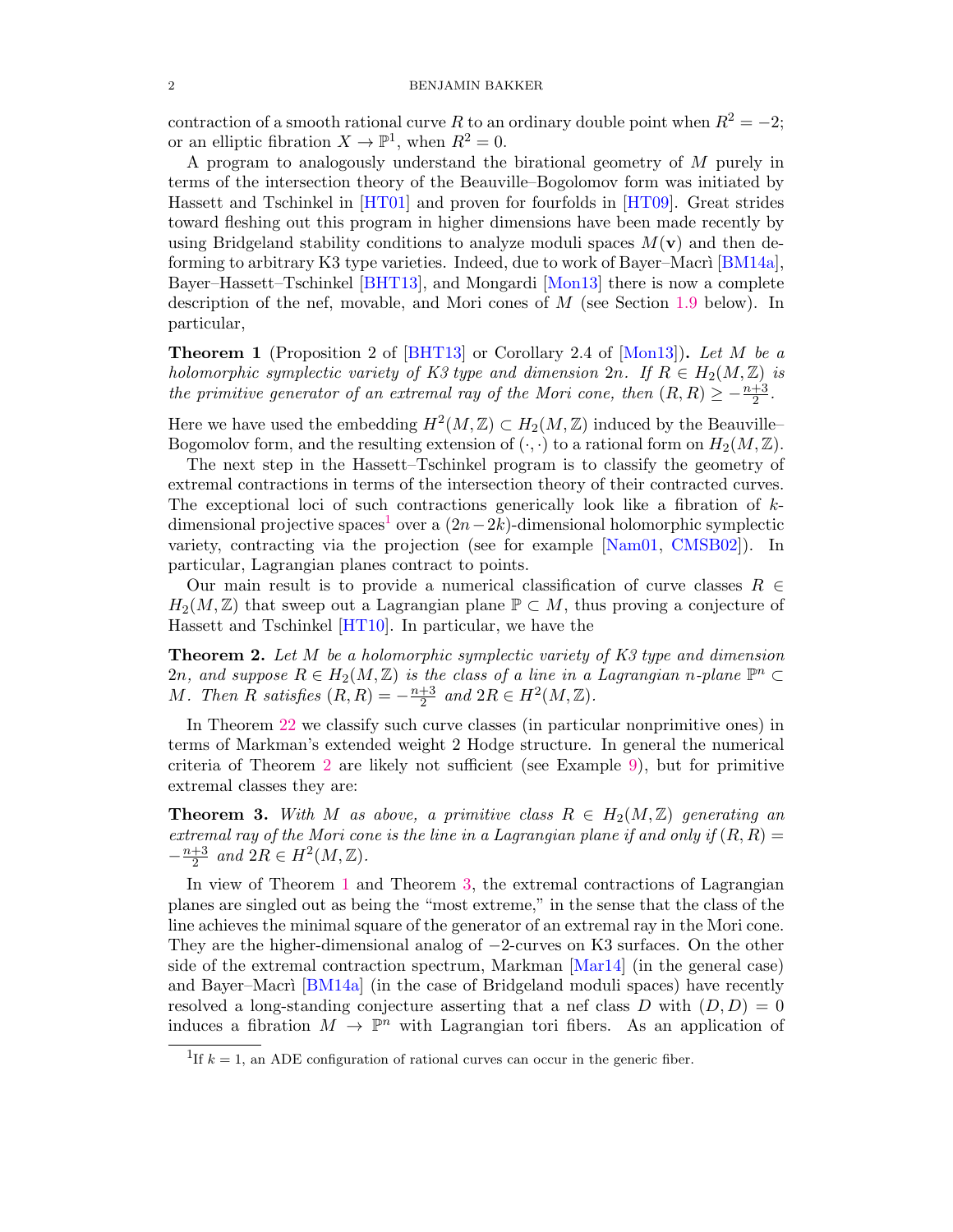Theorem [2,](#page-1-1) we have a necessary condition for the existence of sections of Lagrangian fibrations:

Corollary 4. M admits a Lagrangian fibration with a section only if  $H_2(M, \mathbb{Z}) \cap$  $H^{n-1,n-1}(M)$  contains the sublattice

$$
\begin{pmatrix} 0 & 1 \ 1 & -\frac{n+3}{2} \end{pmatrix}
$$

Lagrangian planes are also of interest because twisting by their structure sheaf yields an autoequivalence of the derived category  $D^b(M)$  in much the same way that a smooth rational curve on a K3 surface yields a spherical twist (see [\[HT06\]](#page-17-6)).

Theorem [2](#page-1-1) was demonstrated for varieties of  $K3^{[2]}$  type by Hassett–Tschinkel [\[HT09\]](#page-17-1), for those of  $K3^{[3]}$  type by Harvey–Hassett–Tschinkel [\[HHT12\]](#page-17-7), and for those of  $K3^{[4]}$  type by the author and A. Jorza [\[BJ14\]](#page-16-3) using the representation theory of the monodromy group to exhibit possible classes of lines sweeping out a Lagrangian plane as integral points on arithmetic curves. As a product of the analysis, in all three cases a universal formula for the class  $[\mathbb{P}^n] \in H_{2n}(M,\mathbb{Z})$  in terms of Hodge classes and the class of the line  $R$  is determined. It follows that there is a unique orbit of the classes of such lines under the Zariski closure of the monodromy group Mon $(M)$ . We conclude from Theorem [2](#page-1-1) that the same is true without taking the Zariski closure for primitive classes:

<span id="page-2-0"></span>**Corollary 5.** The primitive classes  $R \in H_2(M, \mathbb{Z})$  occurring as the line in a Lagrangian plane belong to a single  $Mon(M)$  orbit.

In general it may not be the case that the class of the line is primitive (see Remark [28\)](#page-15-0). We expect our method to also allow for an intersection-theoretic classification of Lagrangian planes in holomorphic symplectic manifolds deformation-equivalent to generalized Kummer varieties, using the work of [\[Yos12\]](#page-17-8). It was conjectured by Hassett and Tschinkel that an analog of Theorem [2](#page-1-1) is true but with  $(R, R) = -\frac{n+1}{2}$  $\frac{+1}{2}$ , and the necessity of the numerical conditions was established in the case of fourfolds [\[HT13\]](#page-17-9). Corollary [5,](#page-2-0) however, is not salvageable in this case; it is expected (and proven for  $n = 2$  [\[HT13\]](#page-17-9)) that there will always be multiple monodromy orbits.

Outline. In Section [1](#page-2-1) we summarize the theory of Bridgeland stability conditions on K3 surfaces, and the Bayer–Macri description of the nef cones of Bridgeland moduli spaces. In Section [2](#page-6-0) we define and give some examples of Lagrangian planes and Grassmannians. In Section [3](#page-9-0) we prove classify Lagrangian planes for Bridgeland moduli spaces, and discuss other contractible Lagrangian subvarieties. In Section [4](#page-13-0) we extend the classification to arbitrary K3 type varieties by deformation.

Acknowledgements. The author would like to thank Brendan Hassett, Eyal Markman, and Yuri Tschinkel for many helpful discussions. Particular thanks goes to Arend Bayer for correcting an error in a previous version of this note and enlightening discussions related to Section [4.](#page-13-0) The author was supported by NSF fellowship DMS-1103982 during the time this work was completed.

# 1. BAYER–MACRI DESCRIPTION OF THE NEF CONE

<span id="page-2-1"></span>We very briefly summarize the basic theory of Bridgeland stability conditions and the Bayer–Macri description of the nef cone of Bridgeland moduli spaces on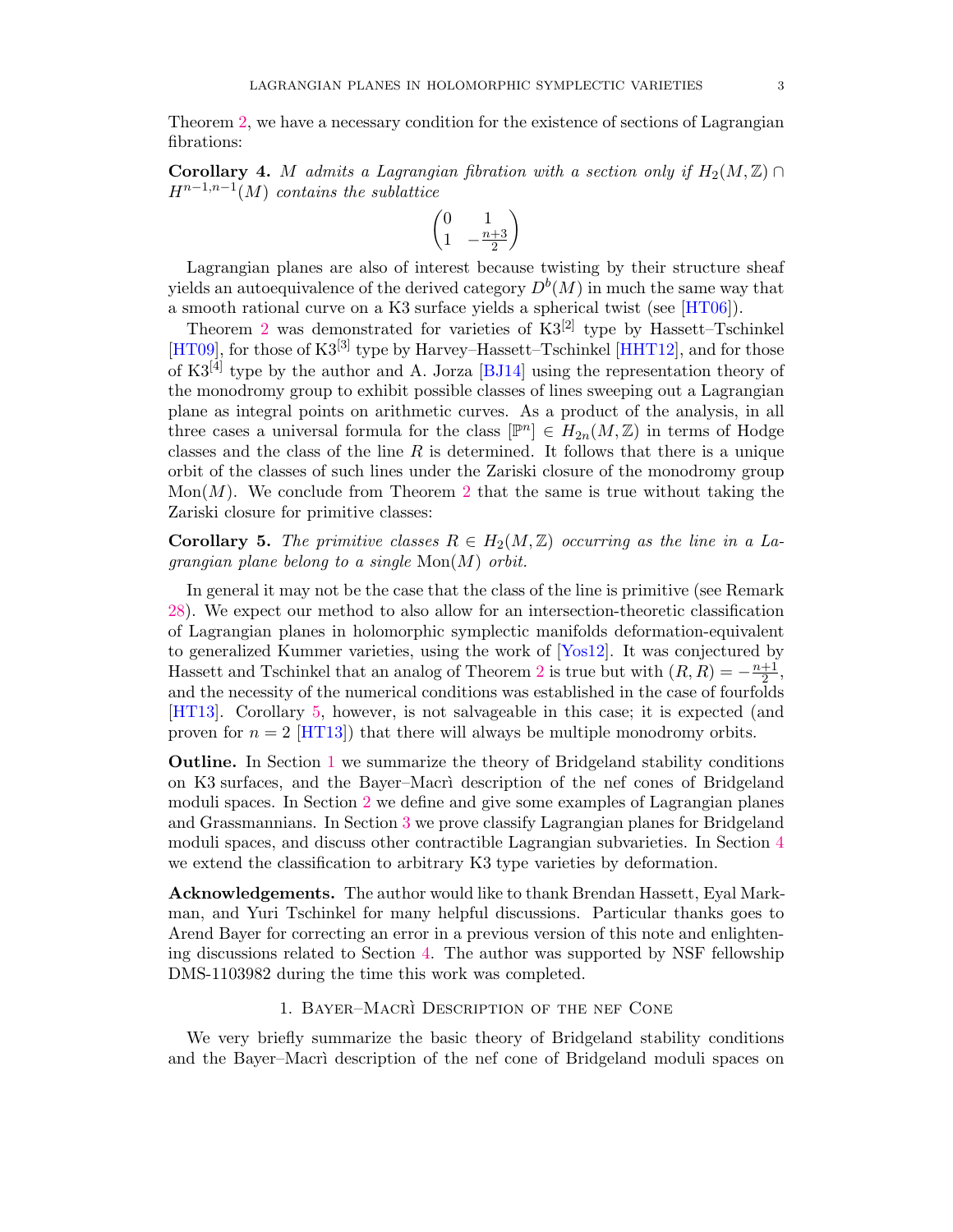K3 surfaces, or at least as much as we will need. For background on the first, see Bridgeland's original paper [\[Bri08\]](#page-16-4) or Macri's survey in [\[BBHR09,](#page-16-5) Appendix D]. For the second, Bayer and Macri develop the theory for general stability conditions in [\[BM14b\]](#page-16-6) and apply it to the case of K3 surface in [\[BM14a\]](#page-16-0), and our summary is mainly taken from their treatment.

1.1. Let X be a smooth projective variety,  $D^b(X)$  its bounded derived category of coherent sheaves. A stability condition  $\sigma = (Z, \mathcal{P})$  consists of a (group) homomorphism  $Z: K(X) \to \mathbb{C}$  and full extension-closed abelian subcategories  $\mathcal{P}(\varphi) \subset D^b(X)$ for each  $\varphi \in \mathbb{R}$  such that

- Any  $0 \neq E \in \mathcal{P}(\varphi)$  has  $Z(E) \in \mathbb{R}_{>0}e^{i\pi\varphi}$ ;
- $\mathcal{P}(\varphi + 1) = \mathcal{P}(\varphi)[1]$  for all  $\varphi \in \mathbb{R}$ ;
- Hom $(\mathcal{P}(\varphi), \mathcal{P}(\varphi')) = 0$  if  $\varphi > \varphi'$ ;
- Any  $0 \neq E \in D^b(X)$  has a Harder-Narasimhan filtration, *i.e.* there is a sequence in  $D^b(X)$

$$
0 = E_0 \to E_1 \to \cdots \to E_{n-1} \to E_n = E
$$

whose factors  $A_i$ , defined as the cones

$$
E_{i-1} \to E_i \to A_i \to E_{i-1}[1]
$$

satisfy  $A_i \in \mathcal{P}(\varphi_i)$  with

$$
\varphi_1 > \varphi_2 > \cdots > \varphi_{n-1} > \varphi_n
$$

In this case we denote  $\varphi^+(E) = \varphi_1$  and  $\varphi^-(E) = \varphi_n$ , and for any interval  $I \subset$ R,  $\mathcal{P}(I)$  ⊂  $D^b(X)$  is defined as the full subcategory of  $E \in D^b(X)$  for whom  $[\varphi^-(E), \varphi^+(E)] \subset I$ . It is easy to show that the stability condition  $\sigma$  induces a *t*-structure on  $D^b(X)$  whose heart is  $\mathcal{P}((0,1])$ .

1.2. The homomorphism Z is called the central charge, and we say that  $0 \neq E \in$  $D^b(X)$  has phase  $\varphi$  if  $Z(E) \in \mathbb{R}_{>0}e^{i\pi\varphi}$ . The objects of  $\mathcal{P}(\varphi)$  are called  $\sigma$ -semistable, while the simple objects are called  $\sigma$ -stable. Under mild technical assumptions (fullness, see [\[Bri07\]](#page-16-7)), the categories  $\mathcal{P}(\varphi)$  are Artinian, and every  $\sigma$ -semistable object  $E \in \mathcal{P}(\varphi)$  has a Jordan–Hölder filtration in the above sense with  $\sigma$ -stable factors of phase  $\varphi$ . Two  $\sigma$ -semistable objects  $E, E' \in \mathcal{P}(\varphi)$  are S-equivalent if their Jordan-Hölder factors are the same (up to permutations).

1.3. We further say that the stability condition  $\sigma$  is numerical if the central charge Z factors through the cokernel  $K_{\text{num}}(X)$  of the Chern character ch :  $K(X) \rightarrow$  $H^*(X,\mathbb{Q})$ . Let  $\text{Stab}(X)$  be the space of numerical stability conditions. It has a nat-ural metric topology [\[Bri07,](#page-16-7) Proposition 8.1] which makes the map  $Z : \text{Stab}(X) \to$  $Hom(K_{num}(X), \mathbb{C})$  a local homeomorphism. There is a particularly well-behaved connected component  $\text{Stab}^{\dagger}(X) \subset \text{Stab}(X)$  containing stability conditions for which the structure sheaves of points  $k(x)$  are all stable of the same phase. Numerical stability conditions have been constructed on surfaces (see [\[Bri08\]](#page-16-4) for K3 surfaces and [\[AB13\]](#page-16-8) in general).

For the remainder of this section we restrict our attention to K3 surfaces X. We note in passing that we could just as easily work throughout with a K3 surface X twisted by a Brauer class  $\alpha \in Br(X)$  using the results of [\[HS05\]](#page-17-10), and in fact this is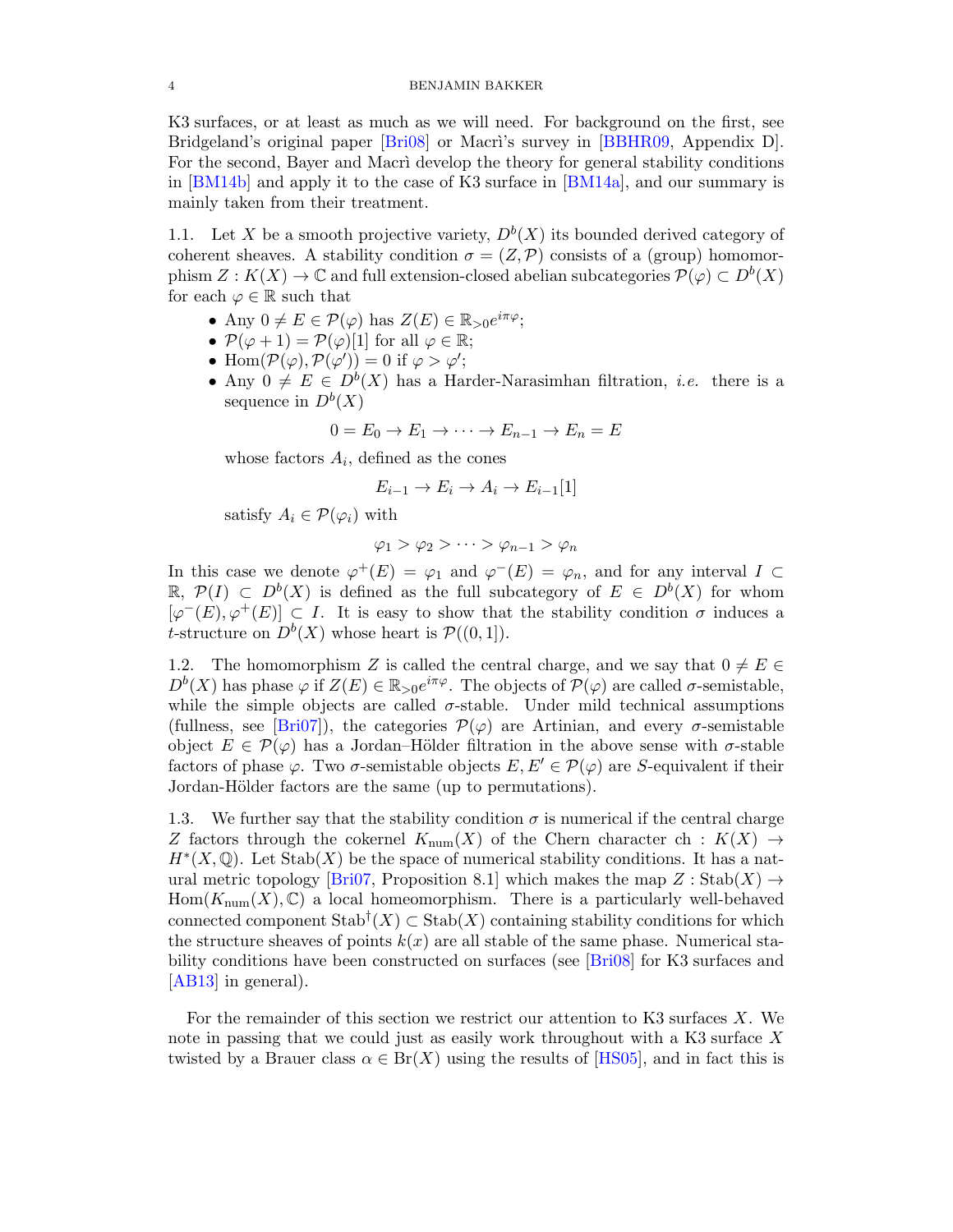extremely useful (e.g. the use of Lemma 6.3 in the proof of Theorem 1.3 in [\[BM14b\]](#page-16-6), based on the idea of [\[MYY14\]](#page-17-11)).

<span id="page-4-2"></span>1.4. The Mukai lattice  $\widetilde{H}(X,\mathbb{Z})$  is the full cohomology of X

$$
\widetilde{H}(X,\mathbb{Z}) = H^0(X,\mathbb{Z}) \oplus H^2(X,\mathbb{Z}) \oplus H^4(X,\mathbb{Z})
$$

endowed with the (pure) weight 2 Hodge structure determined by  $\widetilde{H}^{2,0} = H^{2,0}$ . The Mukai pairing of two vectors  $\mathbf{a} = (r, D, s), \mathbf{b} = (r', D', s') \in \widetilde{H}(X, \mathbb{Z})$  is

$$
(\mathbf{a}, \mathbf{b}) = D \cdot D' - rs' - r's
$$

For any object  $E \in D^b(X)$ , the Mukai vector of E is

$$
\mathbf{v}(E) = \mathbf{ch}(E)\sqrt{\mathbf{Td}(X)} = (\mathbf{ch}_0(E), \mathbf{ch}_1(E), \mathbf{ch}_2(E) + \mathbf{ch}_0(E))
$$

Recall that for a K3 surface, ch :  $K_{\text{num}}(X) \to \widetilde{H}(X, \mathbb{Z})$  is an integral isomorphism. Thus, by Grothendieck–Riemann–Roch, for  $E, F \in D^b(X)$ ,

$$
\chi(R\operatorname{Hom}(E,F)) = -(\mathbf{v}(E), \mathbf{v}(F))
$$

The algebraic Mukai lattice is defined to be the integral classes in the  $(1,1)$  part of the Mukai lattice,  $\widetilde{H}_{\text{alg}}(X,\mathbb{Z}) = \widetilde{H}^{1,1} \cap \widetilde{H}(X,\mathbb{Z})$ . Note that the Chern character endows  $K_{\text{num}}(X)$  with a natural (pure) weight 2 Hodge structure such that ch :  $K_{\text{num}}(X) \stackrel{\cong}{\to} \widetilde{H}(X,\mathbb{Z})$ , and this is perhaps a more elegant definition of the Mukai lattice.

The central charge  $Z$  of any numerical stability condition on  $X$  can be represented as  $Z(\cdot) = (\Omega_Z, \cdot)$  for a unique  $\Omega_Z \in H_{\text{alg}}(X, \mathbb{Z}) \otimes \mathbb{C}$ ; we denote the resulting map by the same letter  $\Omega$  : Stab $(X) \to H_{\text{alg}}(X, \mathbb{Z}) \otimes \mathbb{C}$ .

<span id="page-4-0"></span>1.5. For any Mukai vector  $\mathbf{v} \in \widetilde{H}_{\text{alg}}(X,\mathbb{Z})$ , the space  $\text{Stab}(X)$  has a wall and chamber structure with respect to  $v$ . That is, there is a locally finite collection of codimension 1 submanifolds called walls such that for  $\sigma$  off a wall, the set of  $\sigma$ stable objects E (and thus also the set of  $\sigma$ -semistable objects) is locally constant. A connected component of the complement in  $\text{Stab}(X)$  of the union of all walls is called an open chamber, and its closure a closed chamber. We say that a stability condition  $\sigma$  is generic with respect to **v** if it lies in an open chamber.

<span id="page-4-1"></span>1.6. By [\[BM14a,](#page-16-0) §5], every (codimension 1) wall  $W \subset$  Stab $(X)$  with respect to **v** has an associated saturated signature (1,1) sublattice  $\mathbf{v} \in \mathcal{H} \subset H_{\text{alg}}(X,\mathbb{Z})$ , intrinsically described as the set of  $\mathbf{w} \in H_{\text{alg}}(X, \mathbb{Z})$  for which  $Z(\mathbf{w})$  and  $Z(\mathbf{v})$  are R-linearly dependent (*i.e.*  $\Im \frac{Z(\mathbf{w})}{Z(\mathbf{v})} = 0$ ) for all  $\sigma \in \mathcal{W}$ . Not all such hyperplanes H arise in this way, but we can always associate to H the potential wall  $W \subset \text{Stab}(X)$  of stability conditions  $\sigma$  such that  $Z(\mathcal{H})$  lies on a real line. In this case we say  $\mathbf{w} \in \mathcal{H}$  is effective if there is a  $\sigma$ -semistable object with Mukai vector **w** for a generic  $\sigma \in \mathcal{W}$ , and we define the effective cone of the potential wall  $\mathcal{C} \subset \mathcal{H} \otimes \mathbb{R}$  to be the real cone generated by effective classes  $\mathbf{w} \in \mathcal{H}$ .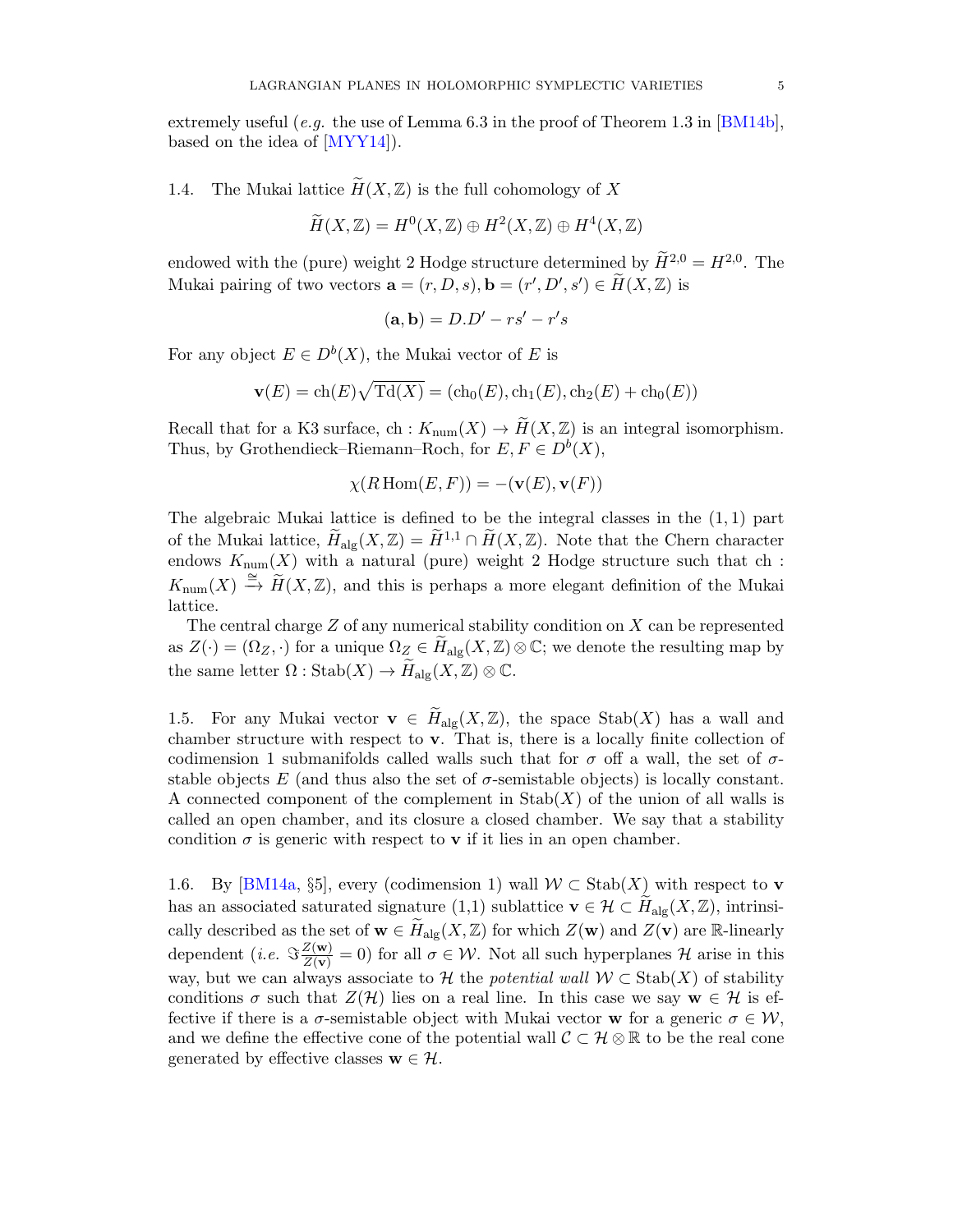1.7. Fixing  $\sigma$ , for any algebraic space S we say that an S-perfect  $E \in D^b(S \times X)$ is a *flat family* if the derived restriction  $E_s := i_s^* E \in D^b(X)$  is in the heart  $\mathcal{P}((0,1])$ for all closed points  $s \in S$ . We say E is a flat family of  $\sigma$ -(semi)stable objects of Mukai vector v and phase  $\varphi$  if  $E_s$  is  $\sigma$ -(semi)stable with  $\mathbf{v}(E_s) = \mathbf{v}$  for all closed points  $s \in S$ . By [\[Lie06\]](#page-17-12), [\[Tod08\]](#page-17-13), and [\[Ina02\]](#page-17-14),

- The stack  $\mathfrak{M}_{\sigma}(\mathbf{v},\varphi)$  (resp.  $\mathfrak{M}_{\sigma}^{s}(\mathbf{v},\varphi)$ ) of flat families of  $\sigma$ -semistable (resp.  $\sigma$ -stable) objects is an Artin stack of finite type over  $\mathbb C$  with coarse space  $M_{\sigma}(\mathbf{v},\varphi)$  (resp.  $M_{\sigma}^{s}(\mathbf{v},\varphi)$ ).
- $\mathfrak{M}^s_{\sigma}(\mathbf{v}, \varphi) \subset \mathfrak{M}_{\sigma}(\mathbf{v}, \varphi)$  is an open substack.
- $\mathfrak{M}^s_{\sigma}(\mathbf{v},\varphi)$  is a  $\mathbb{G}_m$ -gerbe over a symplectic algebraic space  $M^s_{\sigma}(\mathbf{v},\varphi)$ .
- If  $\mathfrak{M}^s_{\sigma}(\mathbf{v},\varphi) = \mathfrak{M}_{\sigma}(\mathbf{v},\varphi)$  then  $M_{\sigma}(\mathbf{v},\varphi)$  is proper.

The situation is even better for a generic stability condition, by results of [\[Yos01\]](#page-17-15) and [\[Tod08\]](#page-17-13):

**Theorem 6** (Theorem 2.13, [\[BM14a\]](#page-16-0)). Suppose  $\sigma$  is generic with repect to **v**. If  $\mathbf{v} = m\mathbf{v}_0$  for  $\mathbf{v}_0$  primitive with  $\mathbf{v}_0^2 \geq -2$  and  $m > 0$ , then  $M_{\sigma}(\mathbf{v}, \varphi)(\mathbb{C})$  is nonempty if and only if  $\mathbf{v}_0^2 \ge -2$ . Furthermore,

- (i) if  $\mathbf{v}_0^2 > 0$  then  $M_{\sigma}(\mathbf{v}, \varphi)$  is of the expected dimension  $\mathbf{v}^2 + 2$ ;
- (ii) if  $m = 1$  then there are no strictly  $\sigma$ -semistable objects of Mukai vector **v** and  $M_{\sigma}(\mathbf{v}, \varphi)$  is smooth and projective of dimension  $\mathbf{v}^2 + 2$ .

Henceforth we will typically drop the phase  $\varphi$  from the notation (because it is determined up to shifts by v).

1.8. By [1.5,](#page-4-0) the spaces  $M = M_\tau(\mathbf{v})$  are canonically identified as  $\tau$  varies in an open chamber  $\Delta$ . For any  $\sigma \in \text{Stab}^{\dagger}(X)$  Bayer–Macri [\[BM14b,](#page-16-6) Lemma 3.3] construct a divisor class  $\ell_{\sigma}$  on M, which evaluates on any map  $C \to \mathfrak{M}_{\tau}(\mathbf{v})$  from a projective curve C with associated flat family  $E \in D^b(C \times X)$  as

$$
\ell_{\sigma}.C = -\Im\left(\frac{Z(q_{*}E)}{Z(\mathbf{v})}\right)
$$

where  $q_*$  is the derived pushforward along the second projection  $q: C \times X \to X$ .  $\ell_{\sigma}.C = 0$  if and only if  $E_c$  and  $E_{c'}$  are S-equivalent for generic  $c, c' \in C$ . We have

**Theorem 7** (Theorem 1.2 of [\[BM14a\]](#page-16-0)). The resulting map  $\ell : \text{Stab}(X) \to H^2_{\text{alg}}(M,\mathbb{Z})\otimes$  $\mathbb R$  is piecewise analytic. Further,

- (i) The image of  $\ell$  is the intersection of the big and movable cones of M, and the birational model associated to  $\ell_{\sigma}$  (lying in an open chamber of the movable cone decomposition) is  $M_{\sigma}(\mathbf{v})$ .
- (ii)  $\ell$  maps the closed chamber  $\overline{\Delta}_{\sigma}$  containing a generic stability condition  $\sigma$  to the nef cone of  $M_{\sigma}(\mathbf{v})$ .

<span id="page-5-0"></span>1.9. Suppose  $E \in D^b(X \times M)$  is a universal object (though a quasiuniversal object would suffice). We define a map  $\theta: \mathbf{v}^{\perp} \to H^2_{\text{alg}}(M, \mathbb{Z})$  via

$$
\mathbf{v}^{\perp} \xrightarrow{-\mathbf{v}^{-1}(\cdot)^{\vee}} K_{\text{num}}(X) \xrightarrow{\Phi_E} K_{\text{num}}(M) \xrightarrow{\det} H^2_{\text{alg}}(M, \mathbb{Z})
$$

where  $\Phi_E(\cdot) = q_*(E \otimes p^*(\cdot))$  is the K-theoretic Fourier-Mukai transform, and p:  $X \times M \to X$  is the first projection.  $\theta$  is an isometry, and there is a dual map  $\theta^{\vee} : \widetilde{H}_{\mathrm{alg}}(X,\mathbb{Z}) \to H^{\mathrm{alg}}_2$  $2^{\text{alg}}(M,\mathbb{Z})$ . By [1.6](#page-4-1) every face of the nef cone of M has the form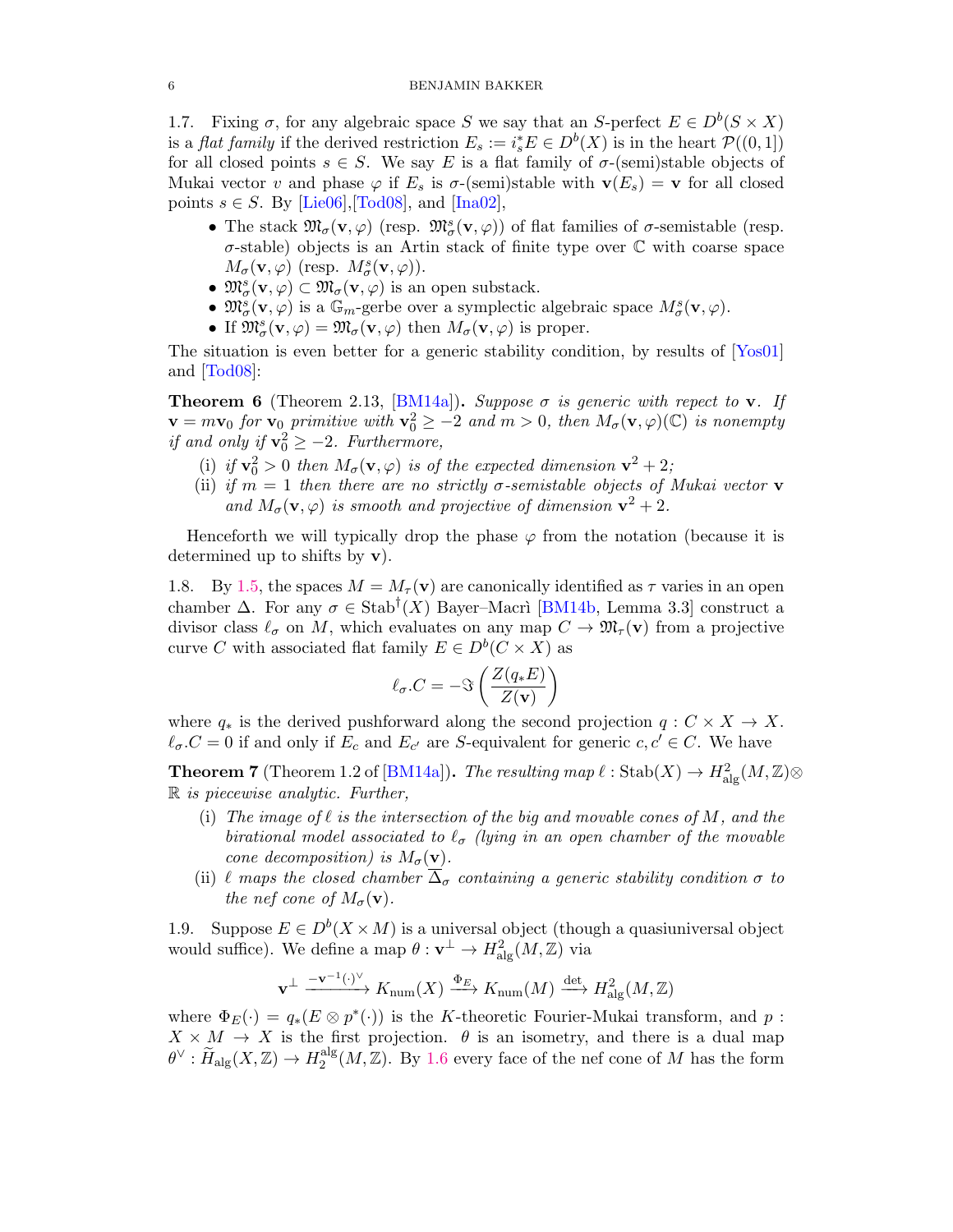$\theta(\mathcal{H}^{\perp})$ , and by [\[BM14a\]](#page-16-0) such an H can be taken to contain  $\mathbf{a} \in \mathcal{H}$  with  $\mathbf{a}^2 \ge -2$ and  $|(\mathbf{a}, \mathbf{v})| \leq \frac{\mathbf{v}^2}{2}$  $\frac{\partial^2}{\partial x^2}$ . Similarly, ever face of the movable cone is of the form  $\theta(\mathcal{H}^{\perp})$  for H containing **a** with either:  $a^2 = -2$  and  $(a, v) = 0$ ; or  $a^2 = 0$  and  $(a, v) = 1$  or 2. These three possibilities correspond to divisorial contractions of Brill–Noether, Hilbert–Chow, and Li–Gieseker–Uhlenbeck type, respectively.

1.10. (See Section 14 of [\[BM14a\]](#page-16-0).) Given a hyperbolic lattice  $\mathcal{H} \subset \widetilde{H}_{\text{alg}}(X,\mathbb{Z})$  with potential wall W and effective cone C, there are only finitely many  $a \in \mathcal{C}$  for which  $\mathbf{v} - \mathbf{a} \in \mathcal{C}$ . By the results of [\[BM14a\]](#page-16-0), we can therefore usually assume that W is not totally semistable with respect to any effective class. We define a partition  $P = [\mathbf{v} = \sum \mathbf{a}_i]$  of  $\mathbf{v}$  to be a set of Mukai vectors  $\{\mathbf{a}_i\}$  with  $\mathbf{v} = \sum \mathbf{a}_i$ , and a second partition  $P' = [\mathbf{v} = \sum \mathbf{b}_i]$  is a refinement of P if it can be obtained by partitioning each  $a_i$ . With the above hypothesis, there is an associated locally closed stratum  $M_P \subset M_{\sigma}(\mathbf{v})$  of objects whose Jordan-Hölder factors with respect to a generic  $\sigma_0 \in \mathcal{W}$  have Mukai vectors  $a_i$ . Moreover, a the stratum  $M_{P'}$  lies in the closure of a stratum  $M_P$  if and only if  $P'$  refines  $P$ .

#### 2. Lagrangian planes

<span id="page-6-0"></span>A Lagrangian subspace of a symplectic vector space is a maximal isotropic subspace; in particular, it is half-dimensional. Let  $M$  be a holomorphic symplectic variety of dimension  $2n$ . A *Lagrangian subvariety* is an embedded smooth subvariety  $Z \subset M$  whose tangent space at each point is a Lagrangian subspace. Note that  $\Omega_Z \cong N_{Z/M}$ , where  $\widetilde{N}_{Z/M}$  is the normal bundle of  $\widetilde{Z}$  in M. A Lagrangian plane  $\mathbb{P} \subset M$  is a Lagrangian subvariety isomorphic to projective space  $\mathbb{P} = \mathbb{P}^n$ .

A Lagrangian plane  $\mathbb{P} \subset M$  can always be contracted to a point in the analytic category, and in fact in the category of algebraic spaces: there is an algebraic space  $M'$  and a map  $f : M \to M'$  such that  $f(\mathbb{P}) = p$  is a point and  $f : M \setminus \mathbb{P} \xrightarrow{\cong} M' \setminus p$ . It may happen that M' is not projective. We say that  $\mathbb P$  is extremal if the class  $R \in H_2(M, \mathbb{Z})$  of the line in  $\mathbb{P}$  generates an extremal ray of the Mori cone. Note that the exceptional locus of the associated extremal contraction may strictly contain P.

- **Example 8.** (i) The prototypical example of a Lagrangian plane is the zero section  $\mathbb{P} \subset \mathbb{A}(\Omega_{\mathbb{P}})$  in the total space of the cotangent bundle  $\Omega_{\mathbb{P}}$ . Blowing up  $X = \mathbb{A}(\Omega_{\mathbb{P}})$  at  $\mathbb{P}$ , the exceptional fiber is isomorphic to the universal hyperplane in  $\mathbb{P} \times \mathbb{P}^{\vee}$ , and can be blown down to the second factor yielding a smooth manifold X' containing  $\mathbb{P}^{\vee}$ . This is called the Mukai flop, and X and X' admit contractions of  $\mathbb P$  and  $\mathbb P^{\vee}$ , respectively, to the same analytic space  $X_0$ . Any Lagrangian plane  $\mathbb{P} \subset M$  is locally analytically isomorphic to the Mukai flop, and can similarly be flopped to a complex manifold  $M'$ (again, even an algebraic space if  $M$  is a variety), but the resulting manifold  $M'$  need not be Kähler.
	- (ii) Let X be a K3 surface containing a smooth rational curve  $C \cong \mathbb{P}^1 \subset X$ . Let  $X \to X'$  be the contraction of C to a double point. There is a natural embedding Sym<sup>n</sup>  $C \cong \mathbb{P}^n \subset X^{[n]}$ , and the plane  $\mathbb{P}^n$  is contractible via the Hilbert–Chow morphism  $S^{[n]} \to \text{Sym}^n X'$ , though the subscheme  $2\delta$  of nonreduced subschemes is contracted as well.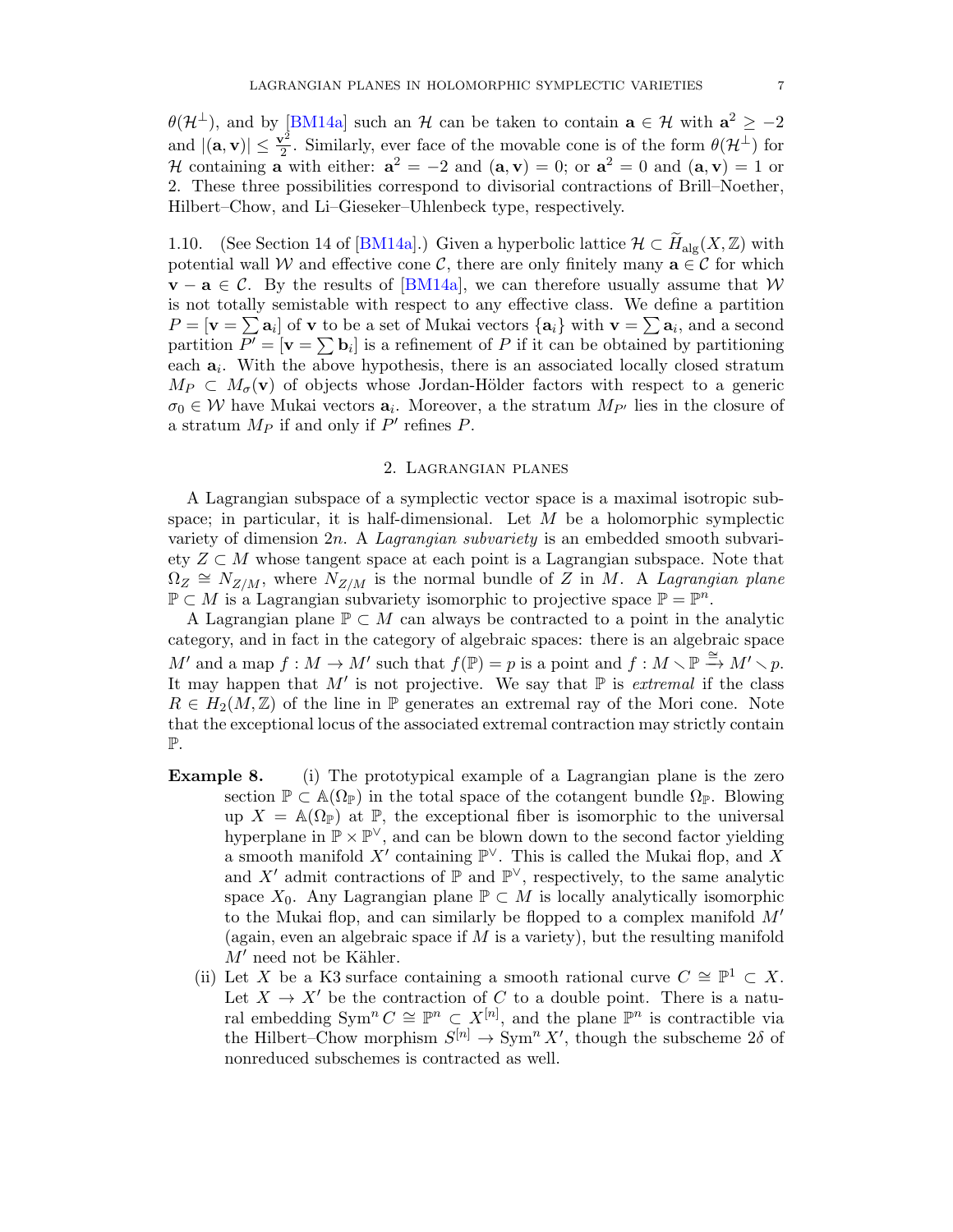#### 8 BENJAMIN BAKKER

- (iii) Here is an example due to Namikawa of a Lagrangian plane whose flop is not projective [\[Nam01,](#page-17-3) Example 1.7.ii]. Let  $X \to \mathbb{P}^1$  be a projective elliptic K3 surface with two  $I_3$  fibers (*i.e.* cycles of three smooth rational curves), one of which is  $E_1 + E_2 + E_3$ . As in the previous example, there are three disjoint Lagrangian planes  $E_i^{(2)} \subset X^{[2]}$ , and flopping all three yields a nonprojective manifold.
- (iv) If  $L$  is an effective line bundle on a K3 surface  $X$  such that every section of L is reduced and irreducible, then let  $\mathcal{C} \subset X \times \mathbb{P}$  be the universal divisor over  $\mathbb{P} = \mathbb{P}H^0(L)^\vee$ . The compactified relative Jacobian  $\overline{\text{Pic}}_{\mathbb{P}}(\mathcal{C}) \to \mathbb{P}$  is a moduli space of stable sheaves on  $X$ , and any section is a Lagrangian plane. In particular, the structure sheaf gives a section of  $\overline{\text{Pic}}_p^0(\mathcal{C})$ .

The machinery of the previous section (see [1.9\)](#page-5-0) allows one to very concretely describe the nef and movable cones of moduli spaces, and we give here an in-depth look at Hilbert schemes  $X^{[2]}$  of two points on a K3 surface X with Picard rank one. In this case the classification of birational transformations reduces to two Pell's equations (see [\[BM14a,](#page-16-0) §13]).

Let  $Pic(X) = \mathbb{Z}h$  with h the ample generator of degree  $h^2 = 2d$ . As described in the introduction, we have an isomorphism

$$
H^2(X^{[n]},\mathbb{Z})=\mathbb{Z}h\oplus\mathbb{Z}\delta
$$

and the decomposition is orthogonal with respect to the Beauville–Bogomolov form. Furthermore, we have  $(h, h) = 2d$  and  $(\delta, \delta) = -2$ . h is represented by the divisor of subschemes one of whose points is supported on a fixed hyperplane section of  $X$ , and  $2\delta$  is the divisor of nonreduced subschemes. Note that h always generates an extremal ray of the nef (and movable) cone as it induces the Hilbert–Chow morphism  $X^{[2]} \to X^{(2)}$  contracting the diagonal.

**Example 9.** (i) For  $d = 1$ , X is a degree two cover  $X \to \mathbb{P}^2$  branched over a sextic, and hyperplane sections of  $X$  are genus 2 curves mapping to a line in  $\mathbb{P}^2$  via the unique hyperelliptic cover. The Hilbert scheme  $X^{[2]}$  has a Lagrangian plane, the closure of the set of reduced fibers of the map  $X \rightarrow$  $\mathbb{P}^2$ . The degree 2 compactified Jacobian  $\overline{\mathrm{Pic}}^2(\mathcal{C})$  of the universal hyperplane section C also has a Lagrangian plane, the section  $\mathbb{P} \subset \overline{\text{Pic}}^2(\mathcal{C})$  given by restricting the polarization  $\mathcal{O}(h)$ . In fact,  $\overline{\text{Pic}}^2(\mathcal{C})$  is the Mukai flop of  $X^{[2]}$ , and the flop is resolved by the relative Hilbert scheme of two points  $\text{Hilb}^2(\mathcal{C})$ . One can show that the movable cone of  $X^{[2]}$  is  $\langle h, h-\delta \rangle$ , which is decomposed into the nef cone  $\langle h, 3h-2\delta \rangle$  of  $X^{[2]}$  and the image  $\langle 3h-2\delta, h-\delta \rangle$  of the nef cone of the flop  $\overline{\mathrm{Pic}}^2(\mathcal{C})$ . The isotropic divisor  $h-\delta$  induces the Langrangian fibration  $\overline{\text{Pic}}^2(\mathcal{C}) \to \mathbb{P}^{2 \vee}$ , and  $\overline{\text{Pic}}^2(\mathcal{C})$  is the only other birational model of  $X^{[2]}$ . The wall between them is generated by the nef class  $3h-2\delta$  contracting the Lagrangian plane, and the class of the line

$$
R = h - \frac{3}{2}\delta
$$

satisfies  $R^2 = -\frac{5}{2}$  $\frac{5}{2}$  and  $2R \in H^2(X^{[2]}, \mathbb{Z})$ .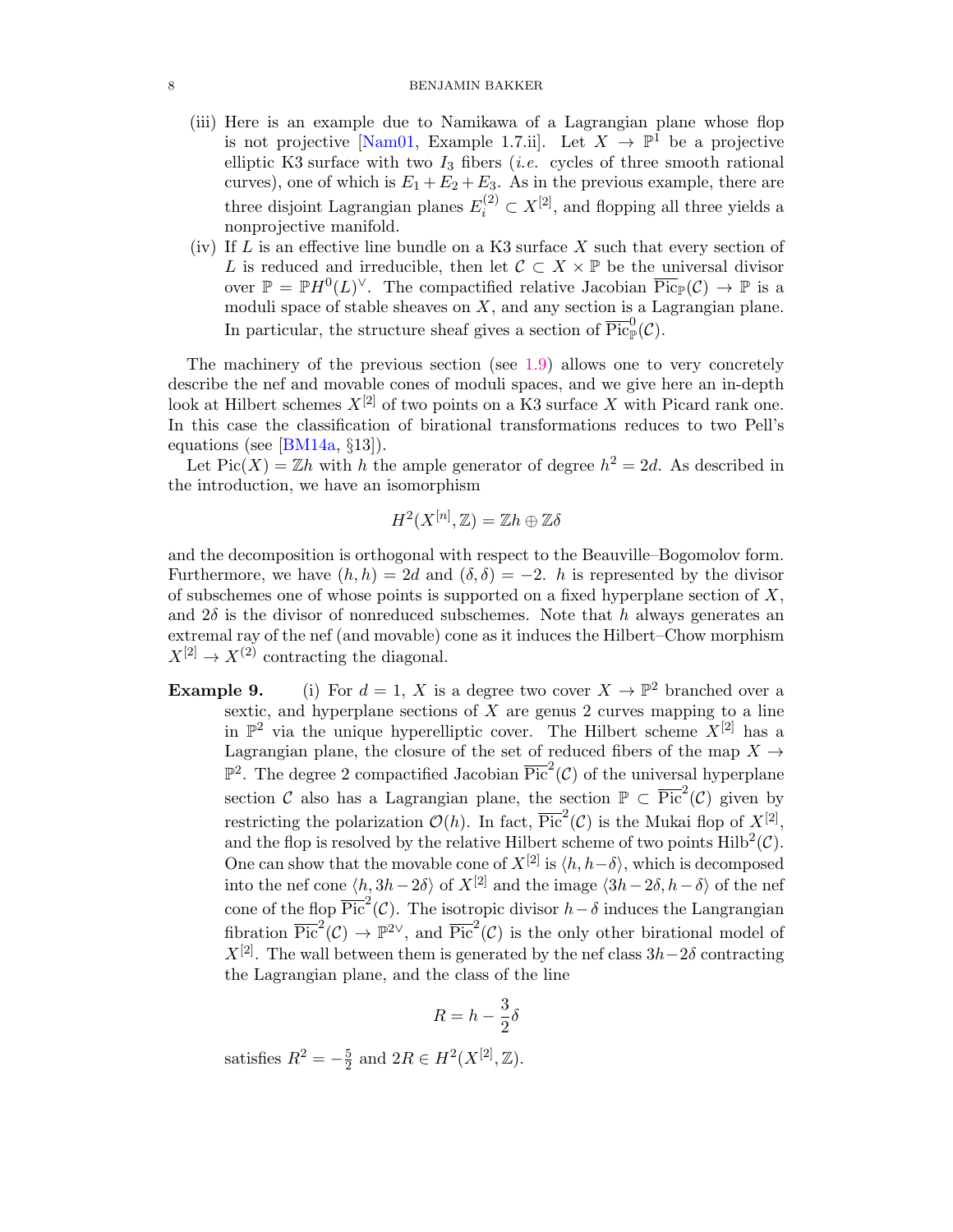(ii) For  $d = 11$ , the movable cone of  $X^{[2]}$  is  $\langle h, 10h - 33\delta \rangle$ . There are two chambers corresponding to the two birational models: the nef cone of  $X^{[2]}$ is  $\langle h, 7h - 22\delta \rangle$ , and that of the birational model is  $\langle 7h - 22\delta, 10h - 33\delta \rangle$ . The wall between them is once again a flop, and the contracted curve

$$
R_1 = h - \frac{7}{2}\delta
$$

again has  $R_1^2 = -\frac{5}{2}$  $\frac{5}{2}$  and  $2R_1 \in H^2(X^{[2]}, \mathbb{Z})$ . Note however that

$$
R_2 = 11h - \frac{73}{2}\delta
$$

is in the Mori cone and also has these two properties, but the movable cone does not intersect  $R_2^{\perp}$ .

Lagrangian Grassmannians are also of interest; we'll likewise say an embedded Lagrangian Grassmannian Gr(k,  $\ell$ ) ⊂ M in a holomorphic symplectic variety is extremal if the class of the minimal rational curve in  $\text{Gr}(k, \ell)$  is extremal in the Mori cone of M. The following example of Hassett and Tschinkel [\[HT10,](#page-17-4) Remark 3.1] shows how Lagrangian Grassmannians naturally arise.

<span id="page-8-1"></span>**Example 10.** Let  $X \subset \mathbb{P}^3$  be a general quartic (in particular, one containing no lines), and  $M = X^{[4]}$  the Hilbert scheme of four points on X. M contains a Lagrangian Grassmannian: intersecting with any line  $\ell \subset \mathbb{P}^3$  gives a length 4 subscheme, and there is an embedding Gr(2, 4)  $\subset M$ . Let  $\mathbb{P} = |\mathcal{O}_X(1)|$  and take  $\mathcal{C} \subset X \times \mathbb{P}$  to be the universal hyperplane section. The locus of subschemes supported on a hyperplane section contains this  $Gr(2, 4)$ , and is the image of a map from the relative Hilbert scheme of  $C$ :

$$
F \longrightarrow \text{Hilb}_{\mathbb{P}}^{4}(\mathcal{C}) \longrightarrow X^{[4]}
$$
\n
$$
\downarrow
$$
\n
$$
\downarrow
$$
\n
$$
\mathbb{P} \longrightarrow \overline{\text{Pic}}_{\mathbb{P}}^{4}(\mathcal{C})
$$
\n
$$
(1)
$$

A generic line bundle of degree 4 on a hyperplane section  $C$  will have a two dimensional space of sections, so  $\text{Hilb}_{\mathbb{P}}^4(\mathcal{C})$  is generically a  $\mathbb{P}^1$ -bundle over  $\overline{\text{Pic}}_{\mathbb{P}}^4(\mathcal{C})$ . The locus where the fiber jumps to a  $\mathbb{P}^2$  is the section  $\mathbb{P} \to \overline{\text{Pic}}_{\mathbb{P}}^4(\mathcal{C})$  obtained by restricting  $\mathcal{O}(1)$  to a hyperplane section, and the preimage F of this in Hilb<sup>4</sup><sub>p</sub> $(\mathcal{C})$  is the flag variety of  $\mathbb{P}^3$  parametrizing hyperplanes and lines contained in them. The leftmost map is one of the forgetful maps  $F \to \mathbb{P}$ , and the composition of the top arrows is the other one  $F \to Gr(2, 4) \subset M$ .

Lagrangian subvarieties are rigid in the following sense:

<span id="page-8-0"></span>**Lemma 11.** Let  $G \subset M$  be a Lagrangian Grassmannian in a holomorphic symplectic variety. Then G does not deform as a subscheme. If  $G \cong \mathbb{P}$  is a Lagrangian plane, then no curve  $C \subset \mathbb{P}$  deforms out of  $\mathbb{P}$ .

*Proof.* For the first statement, since G is Lagrangian, we have  $N_{G/M} \cong \Omega_G$  and therefore  $H^0(N_{G/M}) = 0$ . For the second, it follows from the Euler sequence

$$
0 \to \Omega_{\mathbb{P}} \to \mathcal{O}_P(-1)^{n+1} \to \mathcal{O}_{\mathbb{P}} \to 0
$$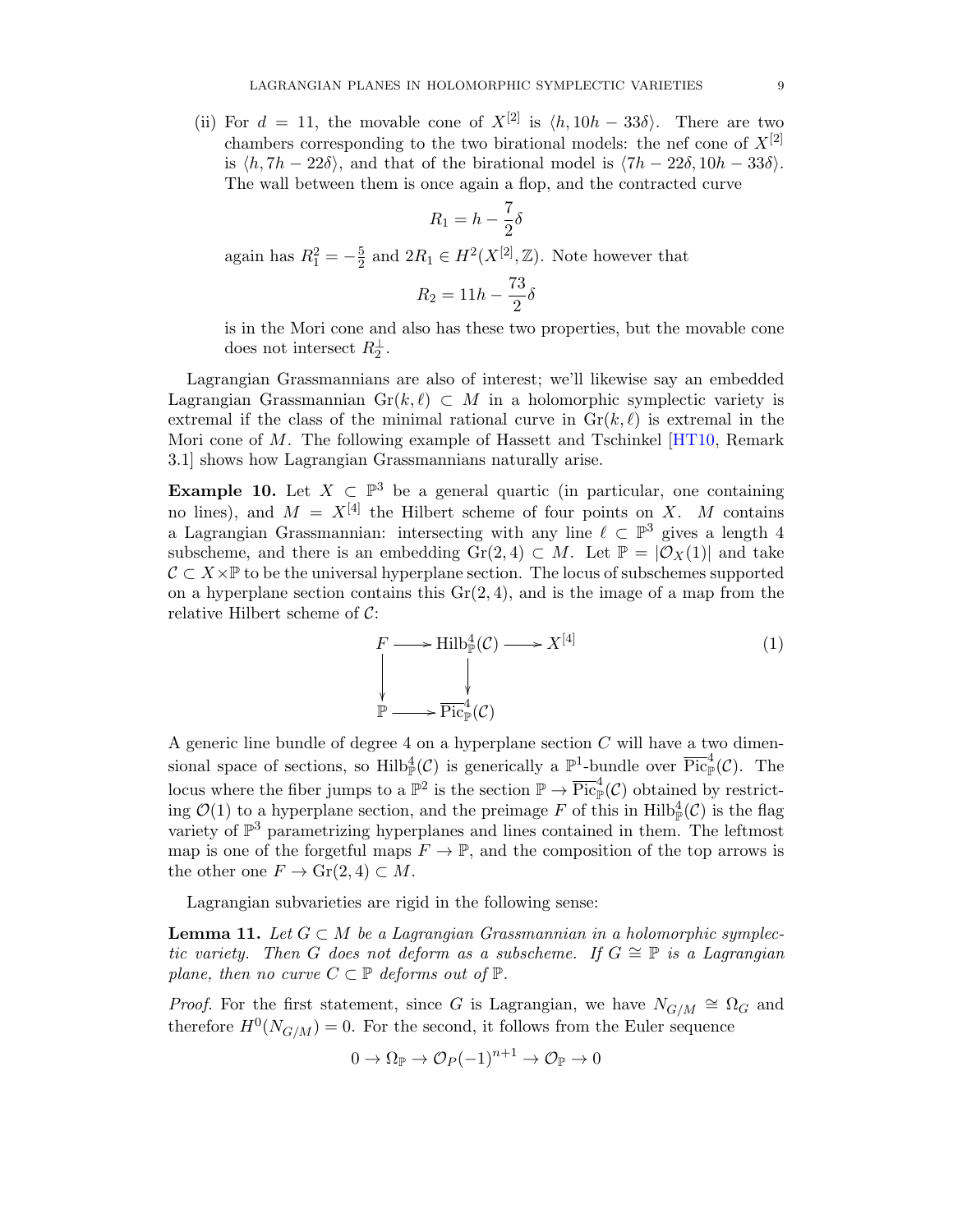together with the sequence

$$
0 \to I_{\mathbb{P}/M} \to I_{C/M} \to I_{C/\mathbb{P}} \to 0
$$

that  $\text{Hom}(I_{\mathbb{P}/M},\mathcal{O}_C)=0$ , and therefore that the map  $\text{Hom}(I_{C/\mathbb{P}},\mathcal{O}_C)\to \text{Hom}(I_{C/M},\mathcal{O}_C)$ is an isomorphism.  $\Box$ 

# 3. Bridgeland Moduli Spaces

<span id="page-9-0"></span>Let X be a K3 surface,  $\mathbf{v} \in \widetilde{H}_{\text{alg}}(X, \mathbb{Z})$  a primitive Mukai vector with  $\mathbf{v}^2 > 0$  and  $\sigma$  a generic stability condition. We first prove Theorem [2](#page-1-1) for  $M = M_{\sigma}(\mathbf{v})$ . Note that by Verbitsky's Torelli theorem [\[Ver13\]](#page-17-16) and Markman's results on the monodromy group for the K3 deformation type (see Section [4\)](#page-13-0), the weight 2 Hodge structure  $H(X,\mathbb{Z})$  from [1.4](#page-4-2) together with the class  $\mathbf{v} \in H_{\text{alg}}(X,\mathbb{Z})$  determines  $M_{\sigma}(\mathbf{v})$  up to birational equivalence.

**Definition 12.** A pointed period  $(\tilde{\Lambda}, \mathbf{v})$  is a (pure) weight 2 polarized Hodge structure on the Mukai lattice  $\widetilde{\Lambda}$  with Hodge number  $h^{2,0} = 1$  together with a primitive algebraic class  $\mathbf{v} \in \widetilde{\Lambda}_{\text{alg}}$ . A pointed sublattice is a saturated sublattice  $\mathcal{H} \subset \widetilde{\Lambda}_{\text{alg}}$  containing v. We will adopt the convention that when a pointed sublattice is specified by its intersection form, the distinguished class will be the first basis vector.

Roughly speaking, if there is a partition  $\mathbf{v} = \mathbf{a} + \mathbf{b}$  with  $\mathbf{a}, \mathbf{b} \in H_{\text{alg}}(X, \mathbb{Z})$ , then  $\sigma$ -stable objects with Mukai vector **v** can be built as extensions of objects  $A, B$  with Mukai vectors **a** and **b**, and the projectivized extension group  $\mathbb{P} = \mathbb{P} \text{Ext}^{1}(A, B)^{\vee}$ will map into  $M_{\sigma}(\mathbf{v})$ . The geometry of  $\mathbb{P}$  depends on the particulars of the pointed sublattice H generated by a and b. Recall that  $a \in H_{\text{alg}}(X,\mathbb{Z})$  is spherical if  $a^2 = -2$ . An object  $A \in D^b(X)$  is *rigid* if  $\text{Ext}^1(A, A) = 0$ , and *spherical* if it is rigid and  $\text{Hom}(A, A) = \mathbb{C}$  id.

<span id="page-9-1"></span>**Definition 13.** A pointed sublattice  $\mathcal{H} \subset \widetilde{H}_{\text{alg}}(X,\mathbb{Z})$  is a  $\mathbb{P}$  type sublattice if:

- (i) There is a spherical class  $\mathbf{s} \in \mathcal{H}$  such that  $|(\mathbf{s}, \mathbf{v})| = \frac{\mathbf{v}^2}{2}$  $\frac{r^2}{2}$ .
- (ii) There is no spherical class  $s' \in \mathcal{H}$  with  $| (s', v) | < \frac{v^2}{2}$  $rac{r^2}{2}$ .

Further we say a  $\mathbb P$  type sublattice  $\mathcal H$  is *extremal* with respect to a (generic) stability condition  $\sigma$  if  $\theta(\mathcal{H}^{\perp})$  is a wall of the nef cone of  $M_{\sigma}(\mathbf{v})$ .

Note that  $\mathcal H$  being extremal with respect to some stability condition is equivalent to  $\theta(\mathcal{H}^{\perp})$  intersecting the movable cone of each  $M_{\sigma}(\mathbf{v})$ . A pointed sub-lattice of the form

$$
\begin{pmatrix} \mathbf{v}^2 & \frac{\mathbf{v}^2}{2} \\ \frac{\mathbf{v}^2}{2} & -2 \end{pmatrix}
$$

is automatically of P type, though not every one is of this form. For the following lemma, we say that **v** is minimal in  $\mathcal{H}$  if there is no effective spherical class  $\mathbf{s} \in \mathcal{H}$ with  $(\mathbf{s}, \mathbf{v}) < 0$ .

<span id="page-9-2"></span>**Lemma 14.** Let H be a  $\mathbb{P}$  type sublattice, and let W be the associated potential wall with generic  $\sigma_0 \in \mathcal{W}$ . If **v** is minimal in H, then there are two  $\sigma_0$ -stable spherical objects S, T with Mukai vectors s, t such that  $\mathbf{v} = \mathbf{s} + \mathbf{t}$ .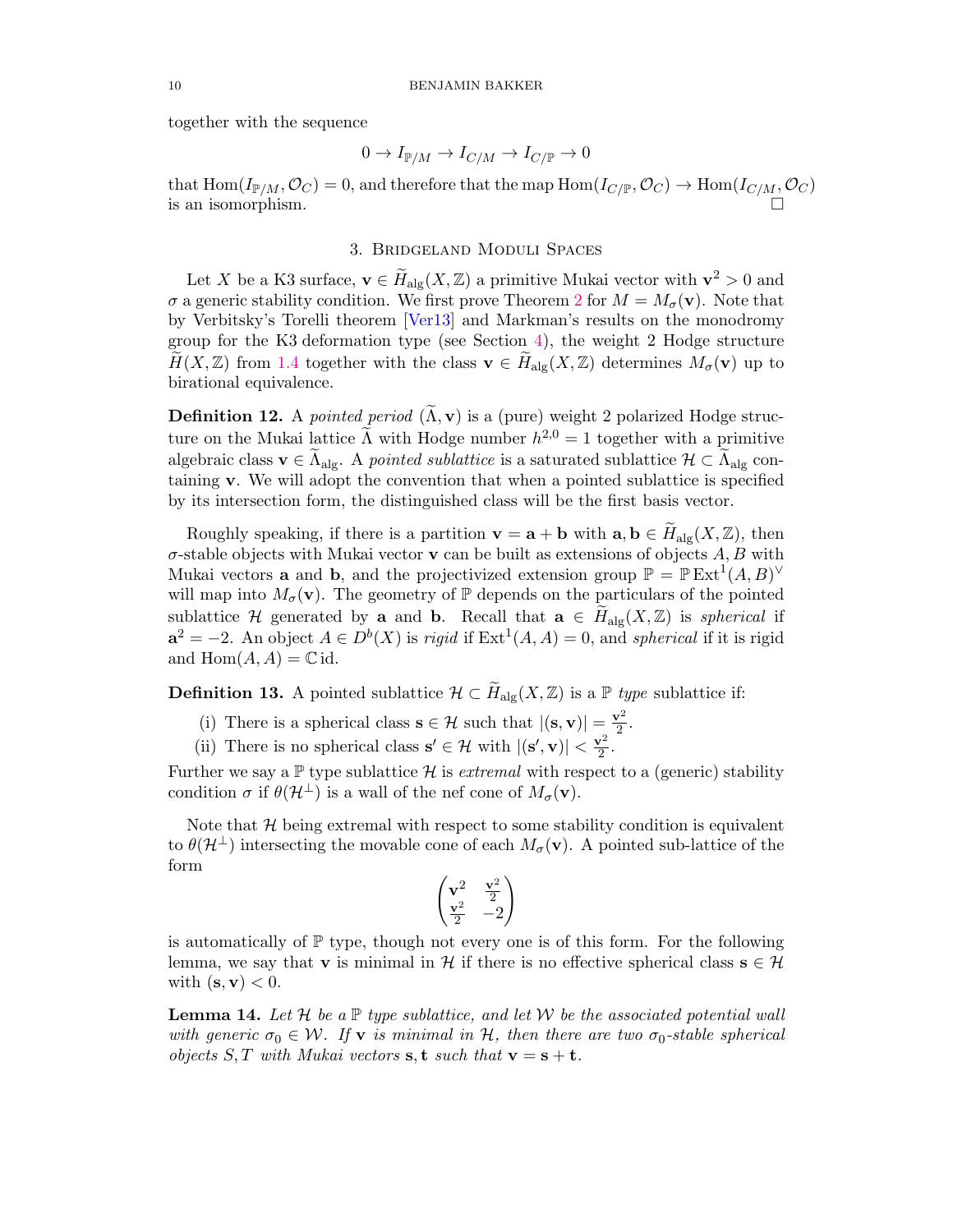*Proof.* By definition, there is a spherical class  $s \in \mathcal{H}$  with  $(s, v) = \frac{v^2}{2}$  $\frac{\gamma^2}{2}$ , and it is effective. Note that  $\mathbf{t} = \mathbf{v} - \mathbf{s}$  satisfies

$$
{\bf t}^2={\bf v}^2-2({\bf s},{\bf v})+(-2)=-2
$$

so **t** is spherical, and moroever  $(t, v) = \frac{v^2}{2}$  $\frac{\gamma^2}{2}$  as well. By [\[BM14a,](#page-16-0) Proposition 6.3], there are exactly two  $\sigma_0$ -stable objects  $S, T$  with Mukai vectors  $s_0, t_0$ , and each Jordan-Hölder factor of an object representing **s** is  $s_0$  or  $t_0$ . Thus,  $s = xs_0 + yt_0$ with  $x, y \geq 0$ , but since

$$
(\mathbf{s}, \mathbf{v}) = x(\mathbf{s}_0, \mathbf{v}) + y(\mathbf{t}_0, \mathbf{v}) = \frac{\mathbf{v}^2}{2}
$$

we must have either  $s = s_0$  or  $s = t_0$  by condition (ii). Similarly,  $t = t_0$  or  $t = s_0$ .  $\Box$ 

The utility of Definition [13](#page-9-1) is hinted at by the following:

<span id="page-10-1"></span>**Lemma 15.** If  $\mathcal{H} \subset \widetilde{H}_{\text{alg}}(X,\mathbb{Z})$  is an extremal  $\mathbb{P}$  type sublattice, then  $M_{\sigma}(\mathbf{v})$  contains an extremal Lagrangian plane  $\mathbb{P} \subset M_{\sigma}(\mathbf{v})$  for  $\sigma$  generic on either side of the wall associated to H.

*Proof.* First assuming that **v** is minimal in  $H$ , by Lemma [14](#page-9-2) there exist  $\sigma_0$ -stable objects  $S, T \in \mathcal{P}_0(1)$  of classes s, t (respectively) for a generic  $\sigma_0 \in \mathcal{W}$ , and  $\mathbf{v} =$  $\mathbf{s} + \mathbf{t}$ . We therefore have that  $\text{Ext}^k(T, S) = 0$  for  $k < 0$  and  $k > 2$  as  $S, T$  are both in the heart of  $\sigma_0$ , and further  $\text{Hom}(T, S) = \text{Ext}^2(T, S) = 0$  by stability, so  $ext^{1}(T, S) = (\mathbf{s}, \mathbf{t}) = n + 1$ . If  $\sigma$  is a generic stability condition on one side of W, assume  $\varphi(S) < \varphi(T)$  and let  $\mathbb{P} = \mathbb{P} \mathop{\mathrm{Ext}}\nolimits^1(T, S)^\vee$ . Denoting by  $p : \mathbb{P} \times X \to \mathbb{P}$  the first projection,

<span id="page-10-0"></span>
$$
p^*S(1) \to E \to p^*T \to p^*S(1)[1]
$$
\n<sup>(2)</sup>

defines a flat family  $E \in D^b(\mathbb{P} \times X)$  with  $\mathbf{v}(E_x) = \mathbf{v}$  for all  $x \in \mathbb{P}$ . Restricting to  $x \in \mathbb{P}$  and applying  $\text{Hom}(T, \cdot)$  to the above sequence, we see that  $\text{Hom}(T, E_x) = 0$ , and therefore by the following simple lemma,  $E_x$  is  $\sigma$ -stable.

<span id="page-10-2"></span>**Lemma 16** (Lemma 6.9 of  $[BM14a]$ ). Let A, B be simple objects in an abelian category, and

$$
0 \to A^x \to E \to B^y \to 0
$$

any extension with the property that either: (i)  $x = 1$  and  $Hom(B, E) = 0$ ; or (ii)  $y = 1$  and  $\text{Hom}(E, A) = 0$ . Then in case (i) every proper quotient of E is isomorphic to  $B^z$  for some z; in case (ii) every proper subobject of E is isomorphic to  $A^z$  for some z.

Further, it is easy to see that any  $\sigma$ -stable object E with Jordan-Hölder partition  $P = [\mathbf{v} = \mathbf{s} + \mathbf{t}]$  with respect to  $\sigma_0$  is of the form [\(2\)](#page-10-0), so we have an isomorphism between the stratum  $M_P \subset M_\sigma(\mathbf{v})$  and  $\mathbb{P}$ . The case  $\varphi(S) > \varphi(T)$  likewise produces a Lagrangian plane on the other side of the wall.

Finally, if **v** is not minimal in  $H$ , then there is a minimal  $\mathbf{v}_0 \in H$  such that **v** is obtained from  $\mathbf{v}_0$  by successive spherical reflections. If we let  $ST: D^b(X) \to D^b(X)$ be the composition of the corresponding sequence of spherical twists by  $\sigma$ -stable spherical objects, for  $\sigma$  on one side of the wall, then by the same argument as [\[BM14a,](#page-16-0) Proposition 6.8], ST applied to the family in [\(2\)](#page-10-0) will be stable on that side of the wall.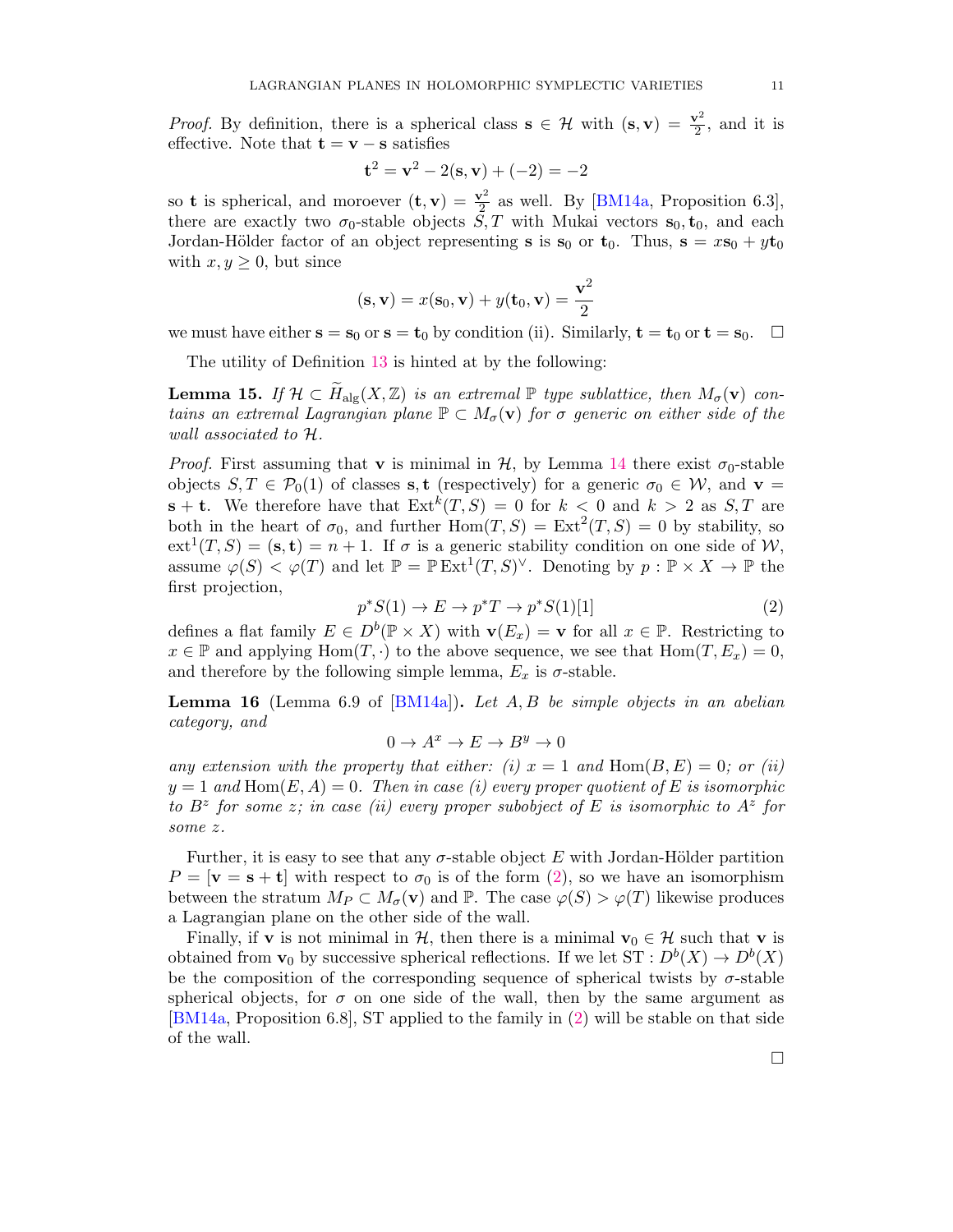We can compute the class of the line in the Lagrangian plane of Lemma [15.](#page-10-1) Recall from [\(1.9\)](#page-5-0) that for any curve  $C \subset M_{\sigma}(\mathbf{v}),$ 

$$
\theta(\mathbf{w}).C = (\mathbf{w}, \mathbf{v}(\Phi_E(\mathcal{O}_C)))
$$

Let  $\mathbb{P}^1 \subset \mathbb{P}$  be a line and  $q : \mathbb{P}^1 \times X \to X$  the projection onto the second factor. The class  $R = [\mathbb{P}^1] \in H_2(M_\sigma(\mathbf{v}))$  is determined by intersecting with all divisors: for any  $\mathbf{w} \in \mathbf{v}^{\perp}$ ,

$$
\theta(\mathbf{w}).R=(\mathbf{w},\mathbf{v}(q_*E|_{\mathbb{P}^1\times X}))=(\mathbf{w},2\mathbf{s}+\mathbf{t})=(\mathbf{w},\mathbf{s})
$$

and thus  $R = \theta^{\vee}(\mathbf{s})$  in the case  $\varphi(S) < \varphi(T)$ . If  $\varphi(S) > \varphi(T)$  we obtain  $R = -\theta^{\vee}(\mathbf{s})$ .

The Lagangians planes constructed as in Lemma [15](#page-10-1) are clearly extremal. Indeed, by the classification in [\[BM14a,](#page-16-0) Theorem 5.7], passing through the potential wall associated to the hyperbolic lattice  $\mathcal{H}$  will flop the projective space and change the sign of the class of the line.

The rest of this section will be devoted to showing that this is in fact the only way such planes arise:

<span id="page-11-1"></span>**Proposition 17.** Let  $\mathbf{v} \in \widetilde{H}_{\text{alg}}(X,\mathbb{Z})$  be primitive with  $\mathbf{v}^2 > 0$  and  $\sigma$  a generic stability condition with respect to **v**.  $M_{\sigma}(\mathbf{v})$  contains an extremal Lagrangian plane  $\mathbb{P} \subset M_{\sigma}(\mathbf{v})$  if and only if  $H_{\text{alg}}(X,\mathbb{Z})$  admits an extremal  $\mathbb{P}$  type sublattice  $\mathcal{H}$  with respect to  $\sigma$ . Further, in this case the class of the line in  $\mathbb P$  is  $\pm\theta^\vee(\mathbf s)$ , for  $\mathbf s\in\mathcal H$  a spherical class with  $(\mathbf{s}, \mathbf{v}) = \frac{\mathbf{v}^2}{2}$  $rac{r^2}{2}$ .

Proof. The reverse direction and the computation of the curve class follow from Lemma [15](#page-10-1) and the ensuing discussion, so we just need to demonstrate the necessity of the lattice condition.

Suppose for some generic stability condition  $\sigma$  there is an extremal Lagrangian plane  $\mathbb{P} \subset M_{\sigma}(\mathbf{v})$ , and let  $\pi : M_{\sigma}(\mathbf{v}) \to M$  be the contraction.  $\pi$  is realized by crossing some wall  $W \subset \text{Stab}(M)$ ; let  $\mathcal{H} \subset \widetilde{H}_{\text{alg}}(X,\mathbb{Z})$  be the associated hyperbolic lattice, with effective cone  $\mathcal{C} \subset \mathcal{H} \otimes \mathbb{R}$ . Then  $\pi$  contracts curves parametrizing objects that are S-equivalent with respect to  $\sigma_0$ , and since  $\mathbb P$  is contracted to a point, a generic point  $x \in \mathbb{P}$  has fixed Jordan-Hölder factors  $A_i$  with respect to  $\sigma_0$ . Let  $P = [\mathbf{v} = \sum \mathbf{a}_i]$  be the corresponding partition, where  $\mathbf{a}_i = \mathbf{v}(A_i)$ , and let  $M_P \subset M_{\sigma}({\bf v})$  be the locally closed subvariety of points with the same Jordan-Hölder decomposition.

**Lemma 18.** The  $A_i$  are all rigid. In particular, they are spherical.

*Proof.* Obviously if the  $A_i$  deformed, then because the dimensions of the extension groups between the  $A_i$  locally remain constant (as the  $A_i$  locally remain stable with respect to  $\sigma_0$ ), then a curve C contracted by  $\pi$  would deform outside of  $\mathbb{P}$ , contradicting Lemma [11.](#page-8-0) Thus, the  $A_i$  are simple in  $\mathcal{P}_0(1)$  and rigid, and therefore  $\Box$  spherical.

As in the proof of Lemma [15,](#page-10-1) there are exactly two spherical objects  $S, T \in \mathcal{P}_0(1)$ , so in fact the partition P must be of the form  $\mathbf{v} = x\mathbf{s} + y\mathbf{t}$ , where  $\mathbf{s} = \mathbf{v}(S)$  and  $\mathbf{t} = \mathbf{v}(T)$ . Suppose  $\varphi(S) < \varphi(T)$  for  $\sigma$ . It follows that an object E associated to a point of  $M_P$  is an extension of the form

<span id="page-11-0"></span>
$$
S \otimes U^{\vee} \to E \to T \otimes V \to S \otimes U^{\vee}[1]
$$
 (3)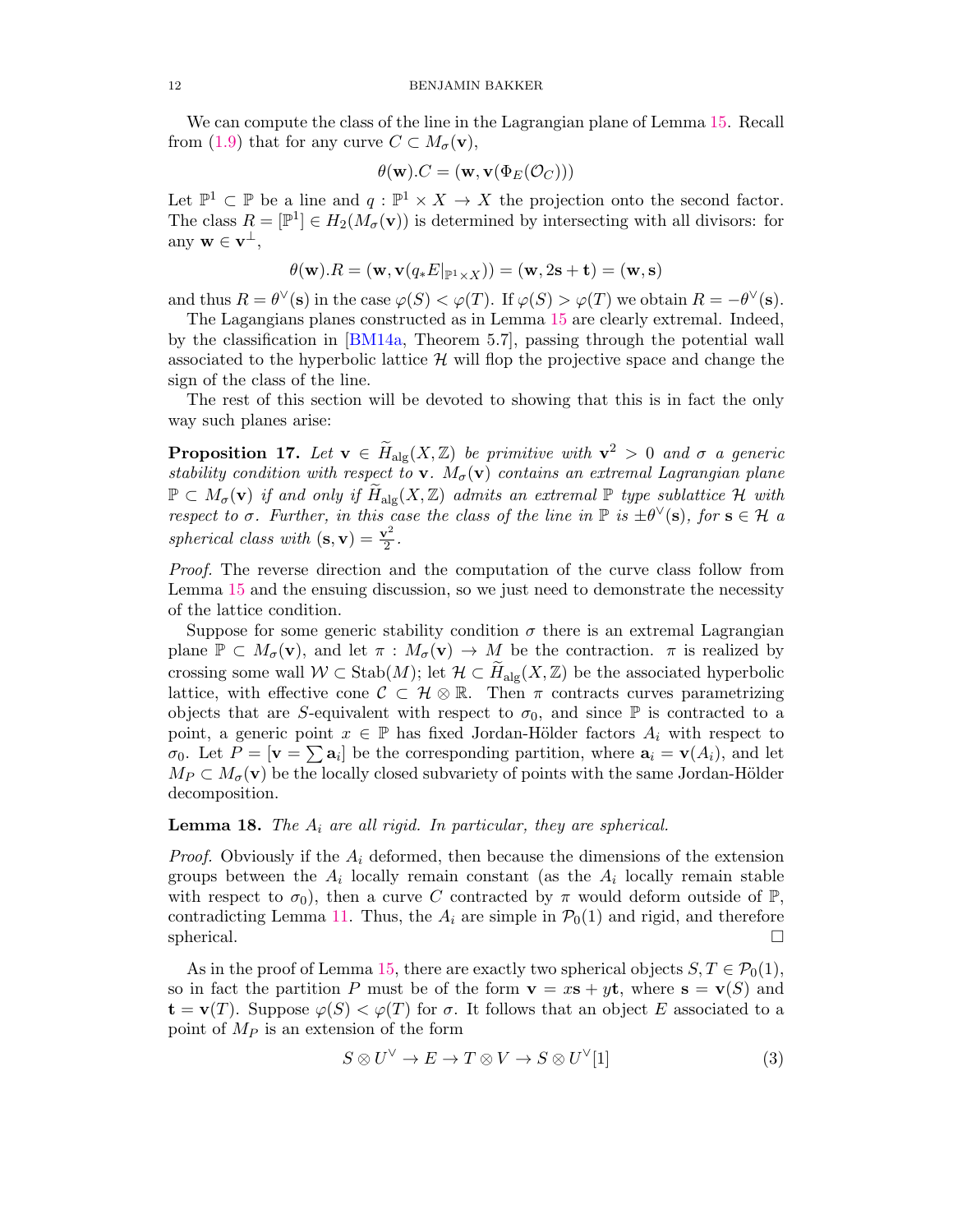where  $U, V$  are vector spaces of dimensions  $x, y$ , respectively. Indeed, since neither S nor T admits self-extensions,  $(3)$  is just the Harder–Narasimhan filtration on the other side of the wall<sup>[2](#page-12-0)</sup>. Such an extension is stable only if the rightmost map  $U \otimes V \to \text{Ext}^1(T, S)$  from [\(3\)](#page-11-0) satisfies

- (i)  $U \to \text{Hom}(V, \text{Ext}^1(T, S))$  is injective, and
- (ii)  $V \to \text{Hom}(U, \text{Ext}^1(T, S))$  is injective

and therefore we can identify  $M_P$  with a subscheme of the space of bidegree  $(1, 1)$  $\text{maps } \mathbb{P} U \times \mathbb{P} V \to \mathbb{P} \operatorname{Ext}^1(B,A), \text{ up to the action of } \operatorname{PGL}(U) \times \operatorname{PGL}(V). \text{ But } \mathbb{P} \subset M_P$ and

$$
\dim M_P \le xy ((\mathbf{s}, \mathbf{t}) - xy) = \frac{\mathbf{v}^2}{2} + x^2 + y^2 - x^2y^2 = n + (x^2 - 1)(y^2 - 1)
$$

In order for this to be half-dimensional, we need either  $x = 1$  or  $y = 1$ . In this case, by Lemma [16](#page-10-2) we have  $M_P = \text{Gr}(x, (\mathbf{s}, \mathbf{t}))$  (for  $y = 1$ , and likewise if  $x = 1$ ), and in order for  $\mathbb{P} = M_P$ , we need  $x = y = 1$ .

 $\Box$ 

This provides an easy verification that Lagrangian planes contract to isolated singularities, since the decomposition  $\mathbf{v} = \mathbf{s} + \mathbf{t}$  cannot be refined:

**Corollary 19.** If  $\mathbb{P} \subset M_{\sigma}(\mathbf{v})$  is an extremal Lagrangian plane, then  $\mathbb{P}$  is a connected component of the exceptional locus of the associated extremal contraction  $\pi : M_{\sigma}(\mathbf{v}) \to M$ .

The proof of Proposition [17](#page-11-1) begs the same classification question for Lagrangian Grassmannians, and a similar argument shows that they arise as the strata corresponding to partitions of the form  $P = [\mathbf{v} = \mathbf{s} + k\mathbf{t}]$ , for spherical s, t. As remarked above, however, it is not the case that an extremal Grassmanian  $G$  is contracted to an isolated singularity, because the partition

<span id="page-12-1"></span>
$$
\mathbf{v} = \mathbf{s} + \mathbf{t} + \dots + \mathbf{t} \tag{4}
$$

is a common refinement of the partitions  $\mathbf{v} = (\mathbf{s} + m\mathbf{t}) + (k - m)\mathbf{t}$  for all  $0 \le m < k$ , and since  $(s + m t)^2 \geq 0$ , these Jordan-Hölder factors deform. In fact, G will lie in the closure of each of these strata, since spherical objects have no self extensions and therefore [\(4\)](#page-12-1) and  $\mathbf{v} = \mathbf{s} + k\mathbf{t}$  have the same associated strata. There will thus always be a rational curve in G which sweeps out a larger exceptional locus (as in Example [10\)](#page-8-1).

<span id="page-12-2"></span>**Example 20.** Here we revisit Example [10](#page-8-1) in the above language.  $X^{[4]}$  is the moduli space  $M_{\sigma}(\mathbf{v})$  for  $\mathbf{v} = (1, 0, -3)$ , parametrizing ideal sheaves  $I_Z$  of length 4 subschemes  $Z \subset X$ , for  $\sigma$  in some chamber C of the stability manifold. The Grassmannian Gr(2, 4) ⊂  $X^{[4]}$  arises as the ideal sheaves that are complete intersections of hyperplane sections of  $X$ :

 $0 \to \mathcal{O}_X(-2) \to \mathcal{O}_X(-1)^2 \to I_Z \to 0$ 

and can therefore be thought of as extensions

$$
\mathcal{O}_X(-1)^2 \to I_Z \to \mathcal{O}_X(-2)[1] \to \mathcal{O}_X(-1)^2[1]
$$

<span id="page-12-0"></span><sup>&</sup>lt;sup>2</sup>Therefore, we can retrospectively realize that  $U^{\vee} = \text{Hom}(S, E)$  and  $V^{\vee} = \text{Hom}(E, T)$ .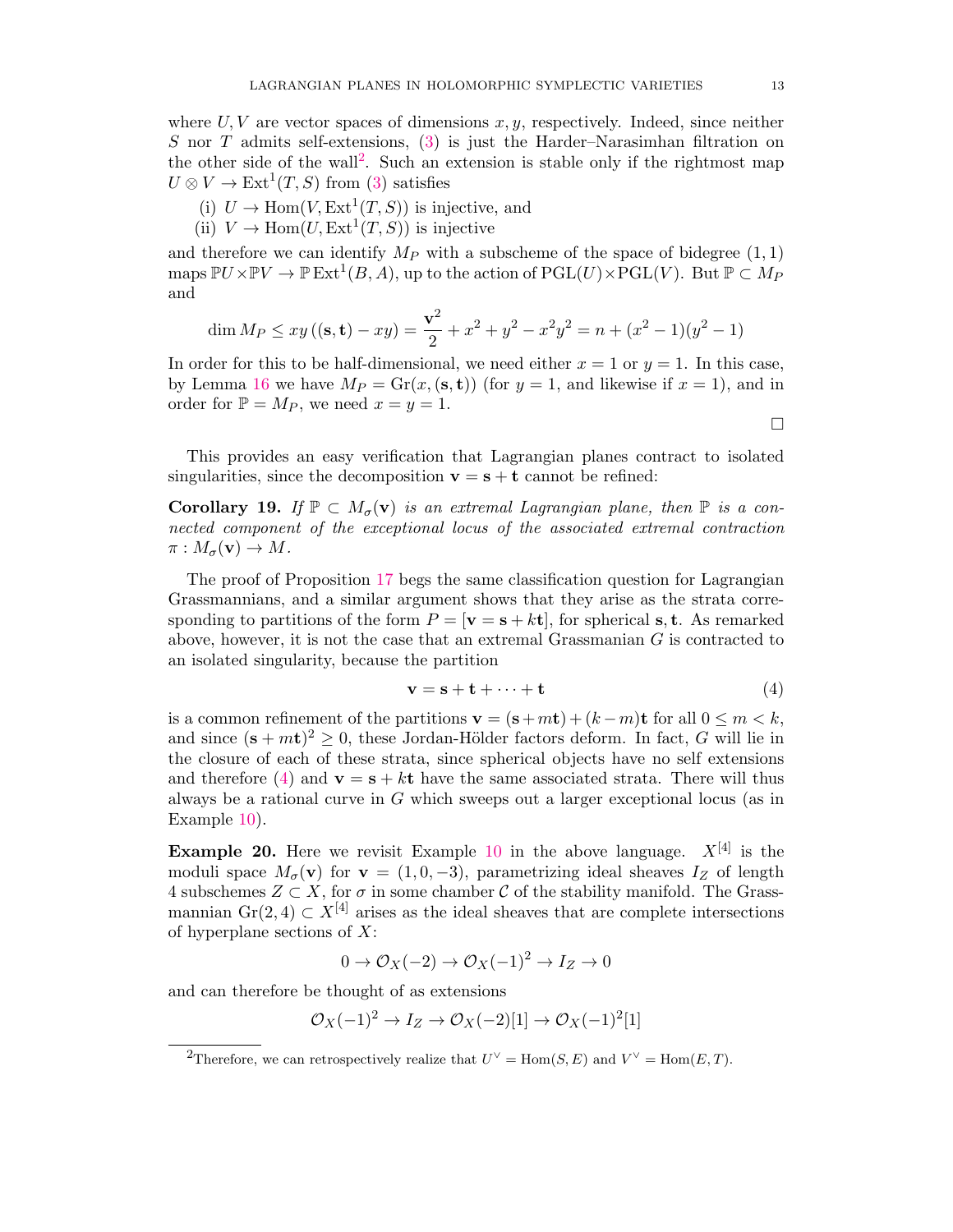Thus, the corresponding partition is  $\mathbf{v} = 2\mathbf{s} + \mathbf{t}$ , for  $\mathbf{s} = (1, -H, 3)$  and  $\mathbf{t} =$  $(-1, 2H, -9)$ , and  $\mathbf{v} = \mathbf{s} + \mathbf{s} + \mathbf{t}$  is a refinement of it. As in the above, both of these partitions have the same associated stratum, but the second also refines  $\mathbf{v} = \mathbf{s} + \mathbf{a}$ , where  $\mathbf{a} = \mathbf{s} + \mathbf{t} = (0, H, -6)$ . The stratum  $M_P$  of  $\mathbf{v} = \mathbf{s} + \mathbf{a}$  parametrizes ideal sheaves of the form

$$
0 \to \mathcal{O}_X(-1) \to I_Z \to F \to 0
$$

with  $\mathbf{v}(F) = \mathbf{a}$ —that is, with Z lying entirely on a hyperplane section. F moves in a  $2 + a^2 = 6$  dimensional family isomorphic to  $\overline{Pic}^4_{\mathbb{P}}(\mathcal{H})$ , and  $M_P$  is the image of the complement of the Lagrangian section  $\mathbb P$  in Example [10.](#page-8-1) Note that  $\mathbb P$  is the Lagrangian plane corresponding to the partition  $\mathbf{a} = \mathbf{s} + \mathbf{t}$ , by Lemma [15.](#page-10-1)

The phenomenon in Example [20](#page-12-2) is generally true: a Lagrangian Grassmannian  $\text{Gr}(k, \ell)$  in a moduli space  $M_{\sigma}(\mathbf{v})$  always "comes from" a Lagrangian Grassmannian in a smaller dimensional moduli space  $M_{\sigma}(\mathbf{w})$  with respect to the same stability condition  $\sigma$ , and the process terminates at a Lagrangian plane. A general notion of "stratified Mukai flops" such as these were first studied by Markman [\[Mar01\]](#page-17-17).

#### 4. Holomorphic symplectic varieties of K3 type

<span id="page-13-0"></span>We now turn to the general case. Much of the Hodge-theoretic structure of Bridgeland moduli spaces on K3 surfaces is echoed by arbitrary holomorphic symplectic manifolds of K3 type. For M a K3 type manifold of dimension  $2n$ , Markman [\[Mar11,](#page-17-18) Corollary 9.5] constructs a monodromy invariant extension of pure weight 2 Hodge structures (we will blur the notational distinction between the Hodge structure and the underlying lattice)

$$
0 \to H^2(M, \mathbb{Z}) \to \widetilde{\Lambda}(M) \to Q(M) \to 0
$$

where  $\widetilde{\Lambda}(M)$  is a (pure) weight 2 Hodge structure on the Mukai lattice  $\widetilde{\Lambda}$  polarized by the intersection form, and  $Q(M)$  is rank 1 of type  $(1, 1)$ . In the language introduced in the previous section, this yields a pointed period  $(\Lambda(M), \mathbf{v}(M))$  which determines M up to birational equivalence, again by Verbitsky's Torelli theorem [\[Ver13\]](#page-17-16). The subgroup of the oriented isometry group  $O^+(\Lambda)$  preserving the embedding  $H^2(M, \mathbb{Z}) \to \widetilde{\Lambda}(M)$  is equal to  $\text{Mon}^2(M)$ , the image of the restriction map  $Mon(X) \to O(H^2(M,\mathbb{Z}))$ , and there is a natural lift of the monodromy action to  $\Lambda(M)$ .

In the case of a Bridgeland moduli space  $M = M_{\sigma}(\mathbf{v})$  of objects on a K3 surface  $X, \widetilde{\Lambda}(M) = \widetilde{H}(X, \mathbb{Z})$  is the pointed period described above, and the embedding  $H^2(M,\mathbb{Z}) \to \widetilde{\Lambda}(M)$  is the inverse of the Mukai map  $\theta : \mathbf{v}^{\perp} \to H^2(M,\mathbb{Z})$ . In general we will still denote by  $\mathbf{v}(M)$  a primitive generator of  $H^2(M,\mathbb{Z})^{\perp} \subset \widetilde{\Lambda}(M)$ ; we always have  $\mathbf{v}(M)^2 = 2n - 2$ . We will also denote by  $\theta^\vee : \widetilde{\Lambda}(M) \to H_2(M, \mathbb{Z})$  the dual of the embedding.

From [\[BHT13\]](#page-16-1), the description of the nef cone of moduli spaces in terms of their pointed periods in [\(1.9\)](#page-5-0) deforms to all holomorphic symplectic varieties of K3 type, and in particular, we have

<span id="page-13-1"></span>**Theorem 21** (Theorem 1 of [\[BHT13\]](#page-16-1)). Let  $(M, h)$  be a polarized holomorphic symplectic variety of K3 type. The Mori cone of M is generated by the positive cone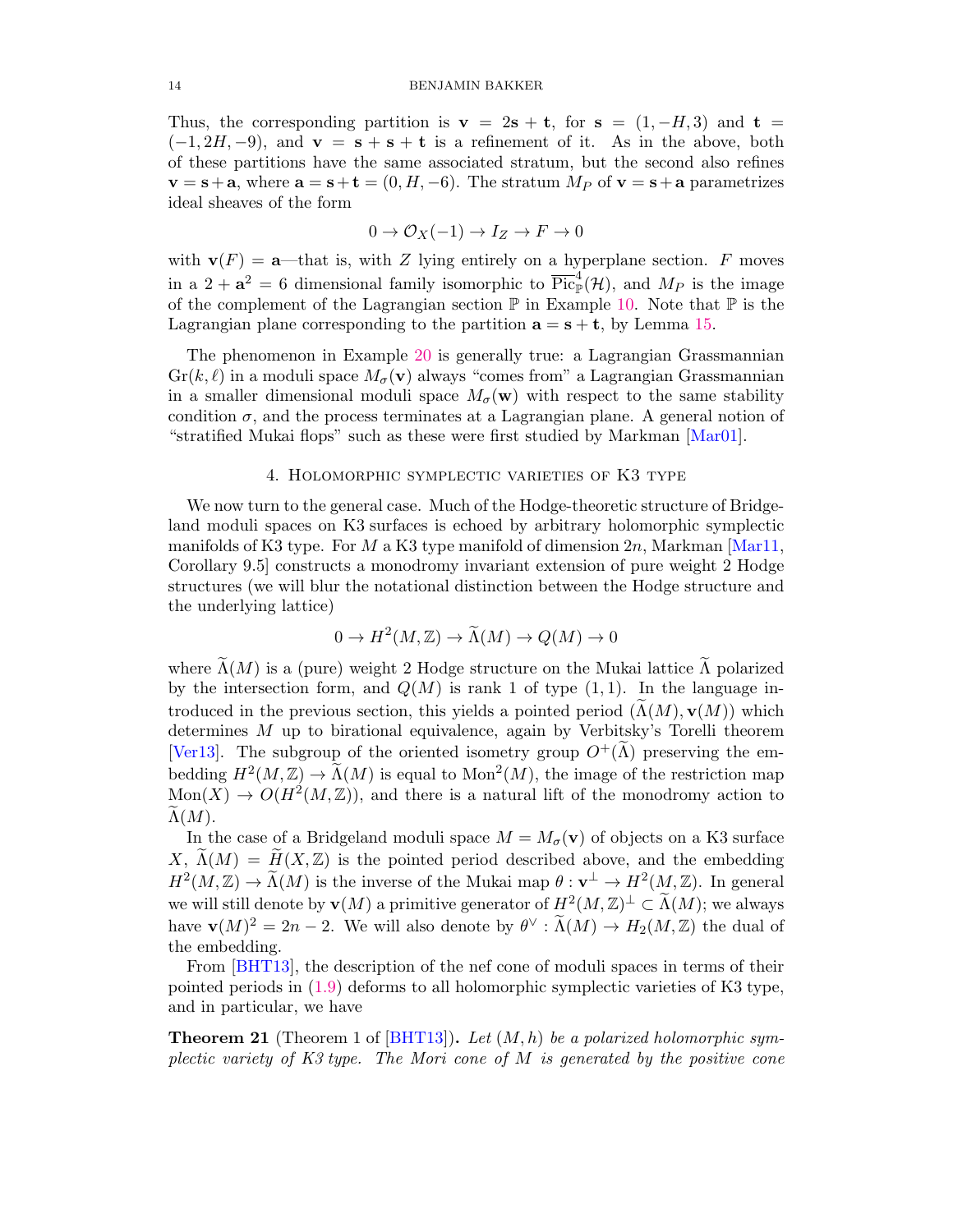and classes of the form

$$
\left\{ \theta^{\vee}(\mathbf{a}) \mid \mathbf{a} \in \widetilde{\Lambda}(M)_{\mathrm{alg}} \text{ with } \mathbf{a}^2 \geq -2, |(\mathbf{a}, \mathbf{v})| \leq \frac{\mathbf{v}^2}{2}, h.\theta^{\vee}(\mathbf{a}) > 0 \right\}
$$

Before proving the general case of Theorem [2,](#page-1-1) recall that a parallel transport operator is an isometry  $\varphi: H^2(M, \mathbb{Z}) \to H^2(M', \mathbb{Z})$  that arises from parallel transport of the local system  $R^2f_*\mathbb{Z}$  for some smooth proper family  $f : \mathcal{M} \to B$  along a path with endpoint fibers M and M'. Recall also that for an embedding  $i: Y \hookrightarrow M$ of a Lagrangian submanifold into a holomorphic symplectic manifold, the deformations of the pair  $(M, i)$  are those of M that preserve the sub-Hodge structure ker  $i^* \,\subset H^*(M, \mathbb{Z})$ , and they are unobstructed (see [\[Voi92\]](#page-17-19) and [\[Ran95\]](#page-17-20)). In our case, for  $Y = \mathbb{P}$  and  $R \in H_2(M_\sigma(\mathbf{v}), \mathbb{Z})$  the class of the line R, as long as R remains algebraic in a family the plane will deform as well.

We now prove the first main theorem:

<span id="page-14-0"></span>**Theorem 22.** Let  $(M, h)$  be a holomorphic symplectic variety of K3 type and dimension 2n with a Lagrangian plane  $\mathbb{P} \subset M$  and let  $R \in H_2(M, \mathbb{Z})$  be the class of the line. Then  $\widetilde{\Lambda}(M)$  admits a  $\mathbb P$  type sublattice  $\mathcal H$  and  $R = \theta^{\vee}(\mathbf s)$  for a spherical class  $\mathbf{s} \in \mathcal{H}$  with  $|(\mathbf{s}, \mathbf{v})| = \frac{\mathbf{v}^2}{2}$  $\frac{r^2}{2}$ .

*Proof.* We know that  $R^2 < 0$ , and so by the argument of Proposition 3 of [\[BHT13\]](#page-16-1). there is a smooth proper family  $f : \mathcal{M} \to B$  over an irreducible analytic base specializing to M over some point  $0 \in B$  such that there is an algebraic section  $\rho$ of  $R^{2n-2}f_*\mathbb{Z}$  specializing to R over 0 (the argument of Proposition 3 only uses that  $R^2$  < 0 and the line deforms sideways). By the above discussion, the Lagrangian plane P also deforms to the general fiber. As the periods of moduli spaces are dense in the base of the Kuranishi family of the pair  $(M,\mathbb{P})$ , we can find a specialization to a moduli space for which the plane  $\mathbb P$  does not degenerate and such that  $\mathbb P$  is extremal. Transporting the  $\mathbb P$  type lattice guaranteed by [17](#page-11-1) then yields the claim.

The existence of a  $\mathbb P$  type lattice does not only depend on  $H^2(M,\mathbb Z)$ , but we always have a simple necessary criterion for a curve class to be the class of a line in a Lagrangian plane:

<span id="page-14-1"></span>**Corollary 23.** Let  $(M, h)$  be as above, and let R be the class of a line in a Lagrangian plane. Then  $(R, R) = -\frac{n+3}{2}$  $\frac{+3}{2}$  and  $2R \in H^2(M, \mathbb{Z})$ .

Proof. The statement follows from the following observation:

**Lemma 24.** If  $\widetilde{\Lambda}(M)$  admits a spherical  $\mathbf{a} \in \widetilde{\Lambda}(M)$  such that  $(\mathbf{a}, \mathbf{v}) = \frac{\mathbf{v}^2}{2}$  $\frac{r^2}{2}$ , then  $R = \theta^{\vee}(\mathbf{a})$  has  $(R, R) = -\frac{n+3}{2}$  $\frac{+3}{2}$  and order 2 in the discriminant group of  $H^2(M,\mathbb{Z})$ .

*Proof.* Since  $\theta^{\vee}$  is the composition of the orthogonal projection onto  $\mathbf{v}^{\perp}$  and the inclusion  $H^2(M, \mathbb{Z}) \to H_2(M, \mathbb{Z})$  given by the quadratic form, we have

$$
(R, R) = (\mathbf{a} - \frac{\mathbf{v}}{2})^2 = \mathbf{a}^2 - (\mathbf{a}, \mathbf{v}) + \frac{\mathbf{v}^2}{4} = -\frac{n+3}{2}
$$

We have  $2\mathbf{a} - \mathbf{v} \in \mathbf{v}^{\perp}$ , so R is 2-torsion in the discriminant group D of  $H^2(M, \mathbb{Z})$ , but clearly  $R \neq 0$  in D, so R has order 2.

 $\Box$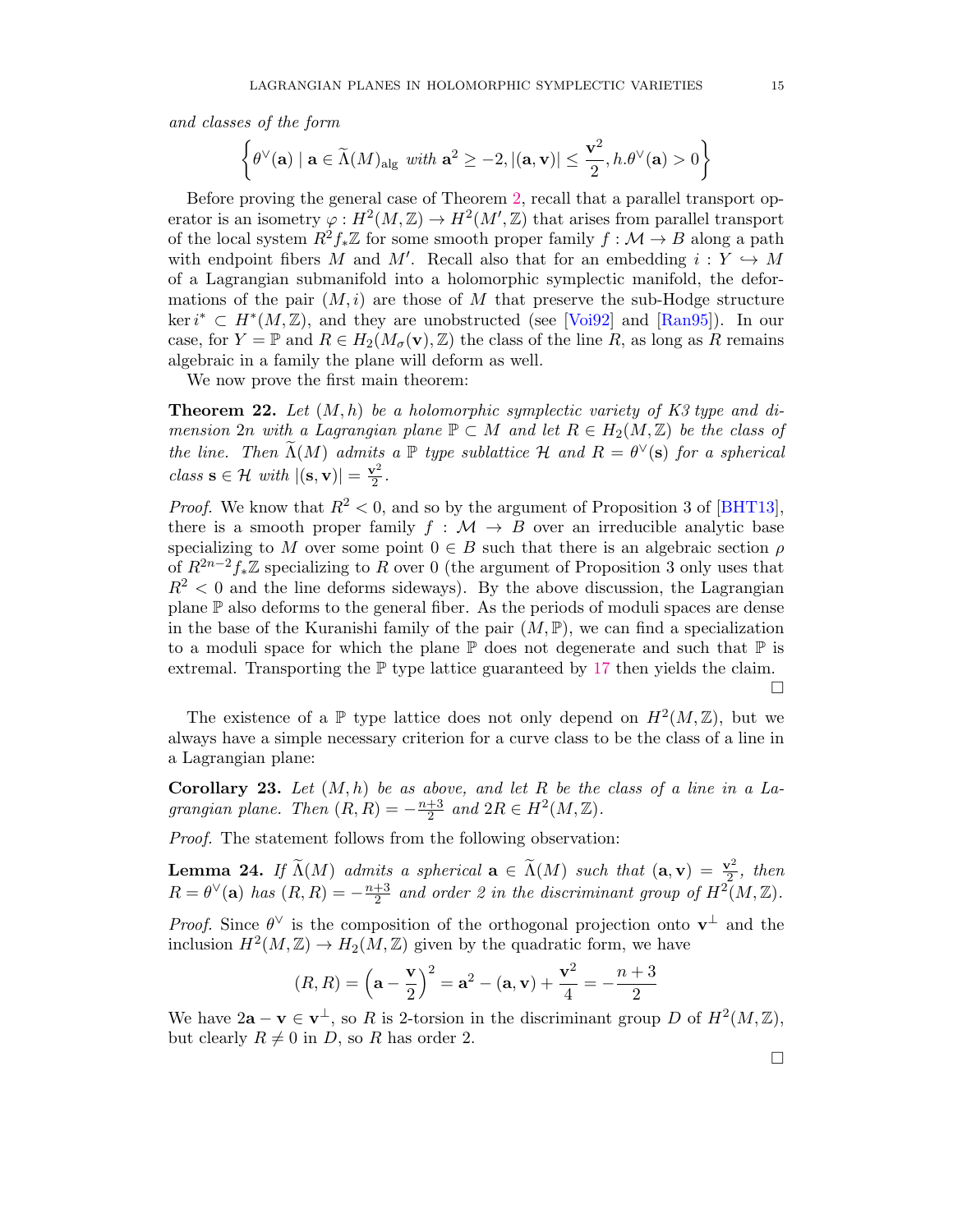Running the argument of Theorem [22](#page-14-0) backwards yields a partial converse:

<span id="page-15-1"></span>**Theorem 25.** Let  $(M, h)$  be as above, and suppose  $R \in H_2(M, \mathbb{Z})$  is a primitive generator of an extremal ray of the Mori cone. Then R is the class of a line in a Lagrangian plane if and only if  $(R, R) = -\frac{n+3}{2}$  $\frac{+3}{2}$  and  $2R \in H^2(M, \mathbb{Z})$ .

Proof. The "only if" part follows from the previous theorem, so we only need to prove the sufficiency of the numerical conditions in this setting. As R is extremal, we know by Theorem [21](#page-13-1) that it is a multiple of a class of the form  $\theta^{\vee}(\mathbf{a})$  for  $\mathbf{a} \in \mathbb{R}$  $\mathcal{H} \subset \Lambda(M)$  as in the Theorem, and it is not hard to see that in fact  $\mathcal{H}$  must be P type and further  $R = \theta^{\vee}(\mathbf{s})$  for a spherical class **s** with  $|(\mathbf{s}, \mathbf{v})| = \frac{\mathbf{v}^2}{2}$  $\frac{\gamma^2}{2}$ . Again by Proposition 3 and Corollary 6 of [\[BHT13\]](#page-16-1), there is a smooth proper family along which  $R$  remains algebraic specializing to a moduli space  $M'$  for which the image  $R' \in H_2(M',\mathbb{Z})$  of R is extremal, and therefore by Theorem [17](#page-11-1) R' is the class of a line in a Lagrangian plane  $\mathbb P$  which then deforms to the general fiber of the family, as above. The primitivity and extremity assumptions on R ensure that  $\mathbb P$  does not degenerate in  $M$ .

A full converse to Corollary [23](#page-14-1) is not expected without some indecomposability constraint on the curve class  $R$ —indeed, such a hypothesis is also needed in the case of smooth rational curves on K3 surfaces—but the exact condition is at the moment unclear. If we drop the extremity and primitivity condition in Theorem [25](#page-15-1) and only insist that R comes from a  $\mathbb P$  type lattice, then the argument carries through except at the last step where we must show that the plane  $\mathbb P$  does not degenerate in  $M$ . For example, the class  $R_2$  in Example [9\(](#page-0-0)ii) is such a class, and there is even a family keeping  $R_2$  algebraic whose associated parallel transport operator sends  $R_2$  to  $R_1$ , but the Lagrangian plane on the generic fiber of this family could easily degenerate.

With Corollary [23](#page-14-1) in mind, Corollary [5](#page-2-0) follows by lattice theory. Let  $L$  be the lattice  $H^2(M, \mathbb{Z})$ , and  $D(L) = L^{\vee}/L$  its discriminant group. Denote by  $O(L)$  the isometry group of L and by  $\tilde{O}(L)$  the group of isometries acting trivially on  $D(L)$ . By a result of Eichler [\[Eic74,](#page-16-9) §10] (see also [\[GHS10,](#page-17-21) Lemma 3.5]), the orbit of a primitive class  $\mathbf{a} \in L$  under the group  $O(L)$  is determined by its square  $(\mathbf{a}, \mathbf{a})$  and the class of its dual  $\mathbf{a}^{\vee} = \frac{1}{\text{div}}$  $\frac{1}{\text{div}(\mathbf{a})}(\mathbf{a},\cdot) \in D(L)$  in the discriminant group. Recall that div(a) is defined by  $(a, L) = \text{div}(a)\mathbb{Z}$ . By [\[Mar11,](#page-17-18) Lemma 9.2],  $\widetilde{O}(H^2(M, \mathbb{Z}))$  is an index 2 subgroup of  $Mon<sup>2</sup>(M)$ , and therefore we deduce:

<span id="page-15-2"></span>Corollary 26. There is a single monodromy orbit containing all primitive classes arising as lines in Lagrangian planes embedded in holomorphic symplectic varieties of K3 type.

Remark 27. In fact, the same proof shows that the number of monodromy orbits containing the classes of lines in Lagrangian planes is at most equal to the number of square divisors of  $(n+3)(n-1)$ .

<span id="page-15-0"></span>Remark 28. It is not in general true that the class of a line in an extremal Lagrangian plane is primitive. Indeed, if **v** is minimal in a  $\mathbb{P}$  type sublattice H, so that  $\mathbf{v} = \mathbf{s} + \mathbf{t}$ in the notation of Section 4, this will be the case if and only if the parallelogram with vertices  $0, s, t, v$  contains no interior lattice point—*i.e.* if s and t generate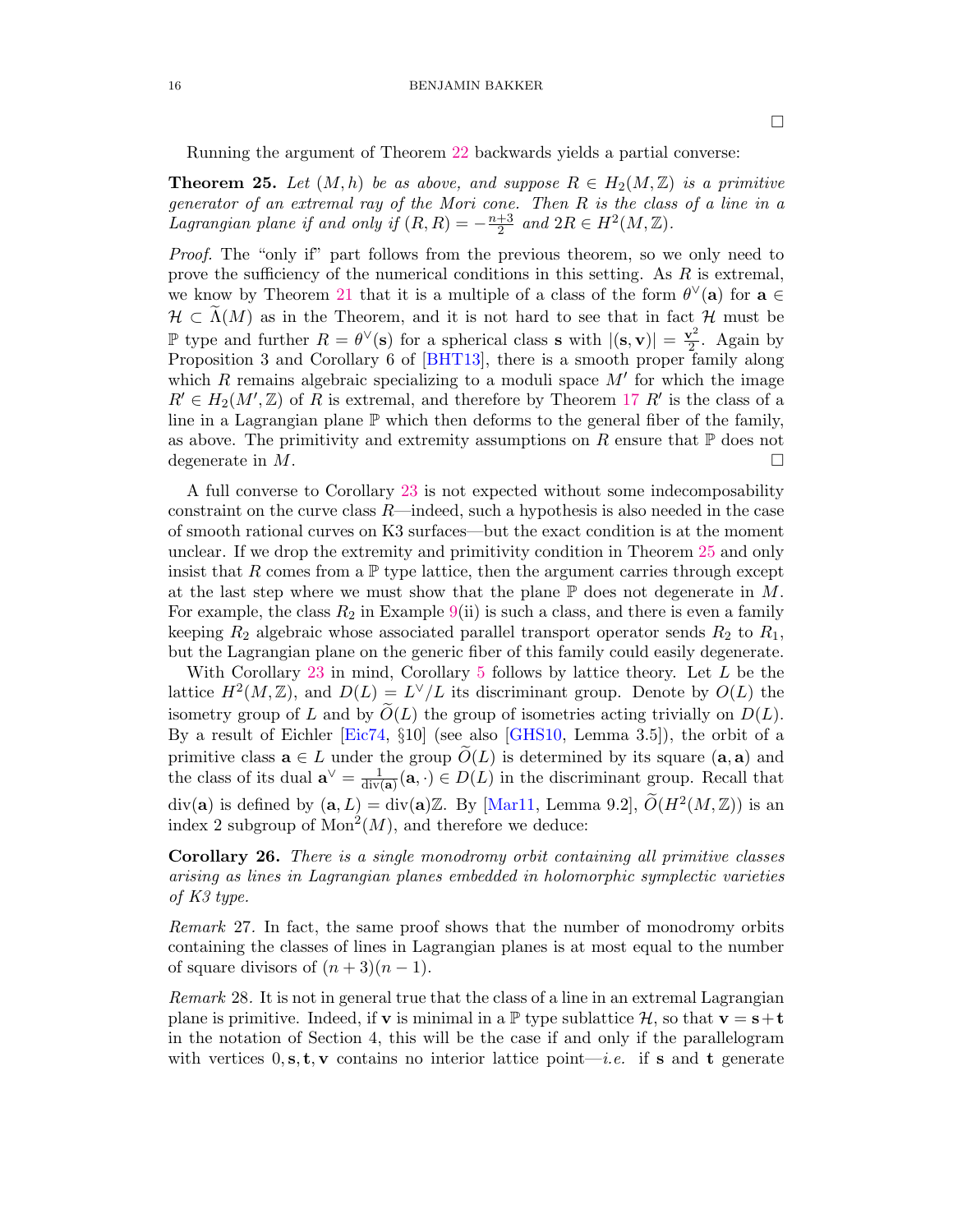H. Since the effective cone is generated by  $s, t$ , any other contracted stratum  $M_P$ corresponding to a partition  $P = [\mathbf{v} = \sum \mathbf{a}_i]$  must have each  $\mathbf{a}_i$  in the interior of the parellelogram with vertices  $0, s, t, v$ , so this is in turn equivalent to  $\mathbb{P}$  being the only exceptional locus.

In dimensions  $\leq$  8, the method of proving the sufficiency of the numerical criteria in Corollary [23](#page-14-1) in [\[HT09,](#page-17-1) [HHT12,](#page-17-7) [BJ14\]](#page-16-3) also provides universal expressions for the class  $[\mathbb{P}] \in H^{2n}(M, \mathbb{Z})$  of a Lagrangian plane in terms of Hodge classes and the dual to the class of the line  $\rho = 2R \in H^2(M, \mathbb{Z})$ :

$$
\begin{aligned} [\mathbb{P}^2] &= \frac{1}{24} \left( 3\rho^2 + \mathbf{c}_2(M) \right) \\ [\mathbb{P}^3] &= \frac{1}{48} \left( \rho^3 + \rho \mathbf{c}_2(M) \right) \\ [\mathbb{P}^4] &= \frac{1}{337920} \left( 880\rho^4 + 1760\rho^2 \mathbf{c}_2(M) - 3520\theta^2 + 4928\theta \mathbf{c}_2(M) - 1408\mathbf{c}_2(M)^2 \right) \end{aligned}
$$

Here  $\theta \in \text{Sym}^2 H^2(M,\mathbb{Z})^* \subset H^4(M,\mathbb{Q})$  is the class of the Beauville–Bogomolov form. Given the monodromy invariance in Corollary [26,](#page-15-2) such universal expressions must exist.

Question 29. What are the universal polynomials for the class of a Lagrangian plane (with primitive line class) in a holomorphic symplectic variety of K3 type in terms of the dual to the line and Hodge classes?

As is clear from the  $n = 4$  case, the class of a Lagrangian plane cannot always be expressed purely in terms of chern classes and  $\rho$ .

#### **REFERENCES**

- <span id="page-16-8"></span>[AB13] D. Arcara and A. Bertram. Bridgeland-stable moduli spaces for K-trivial surfaces. J. Eur. Math. Soc. (JEMS),  $15(1):1-38$ , 2013. With an appendix by Max Lieblich.
- <span id="page-16-5"></span>[BBHR09] C. Bartocci, U. Bruzzo, and D. Hernández Ruipérez. Fourier-Mukai and Nahm transforms in geometry and mathematical physics, volume 276 of Progress in Mathematics. Birkhäuser Boston Inc., Boston, MA, 2009.
- <span id="page-16-1"></span>[BHT13] A. Bayer, B. Hassett, and Y. Tschinkel. Mori cones of holomorphic symplectic varieties of K3 type. arXiv:1307.2291, 2013.
- <span id="page-16-3"></span>[BJ14] B. Bakker and A. Jorza. Lagrangian 4-planes in holomorphic symplectic varieties of K3<sup>[4]</sup>-type. Cent. Eur. J. Math., 12(7):952–975, 2014.
- <span id="page-16-0"></span>[BM14a] A. Bayer and E. Macri. MMP for moduli of sheaves on K3s via wall-crossing: nef and movable cones, Lagrangian fibrations. Invent. Math., 198(3):505–590, 2014.
- <span id="page-16-6"></span>[BM14b] A. Bayer and E. Macri. Projectivity and birational geometry of Bridgeland moduli spaces. J. Amer. Math. Soc., 27(3):707–752, 2014.
- <span id="page-16-7"></span>[Bri07] T. Bridgeland. Stability conditions on triangulated categories. Ann. of Math. (2), 166(2):317–345, 2007.
- <span id="page-16-4"></span>[Bri08] T. Bridgeland. Stability conditions on K3 surfaces. Duke Math. J., 141(2):241–291, 2008.
- <span id="page-16-2"></span>[CMSB02] K. Cho, Y. Miyaoka, and N. I. Shepherd-Barron. Characterizations of projective space and applications to complex symplectic manifolds. In Higher dimensional birational geometry (Kyoto, 1997), volume 35 of Adv. Stud. Pure Math., pages 1–88. Math. Soc. Japan, Tokyo, 2002.
- <span id="page-16-9"></span>[Eic74] M. Eichler. Quadratische Formen und orthogonale Gruppen. Springer-Verlag, Berlin, 1974. Zweite Auflage, Die Grundlehren der mathematischen Wissenschaften, Band 63.